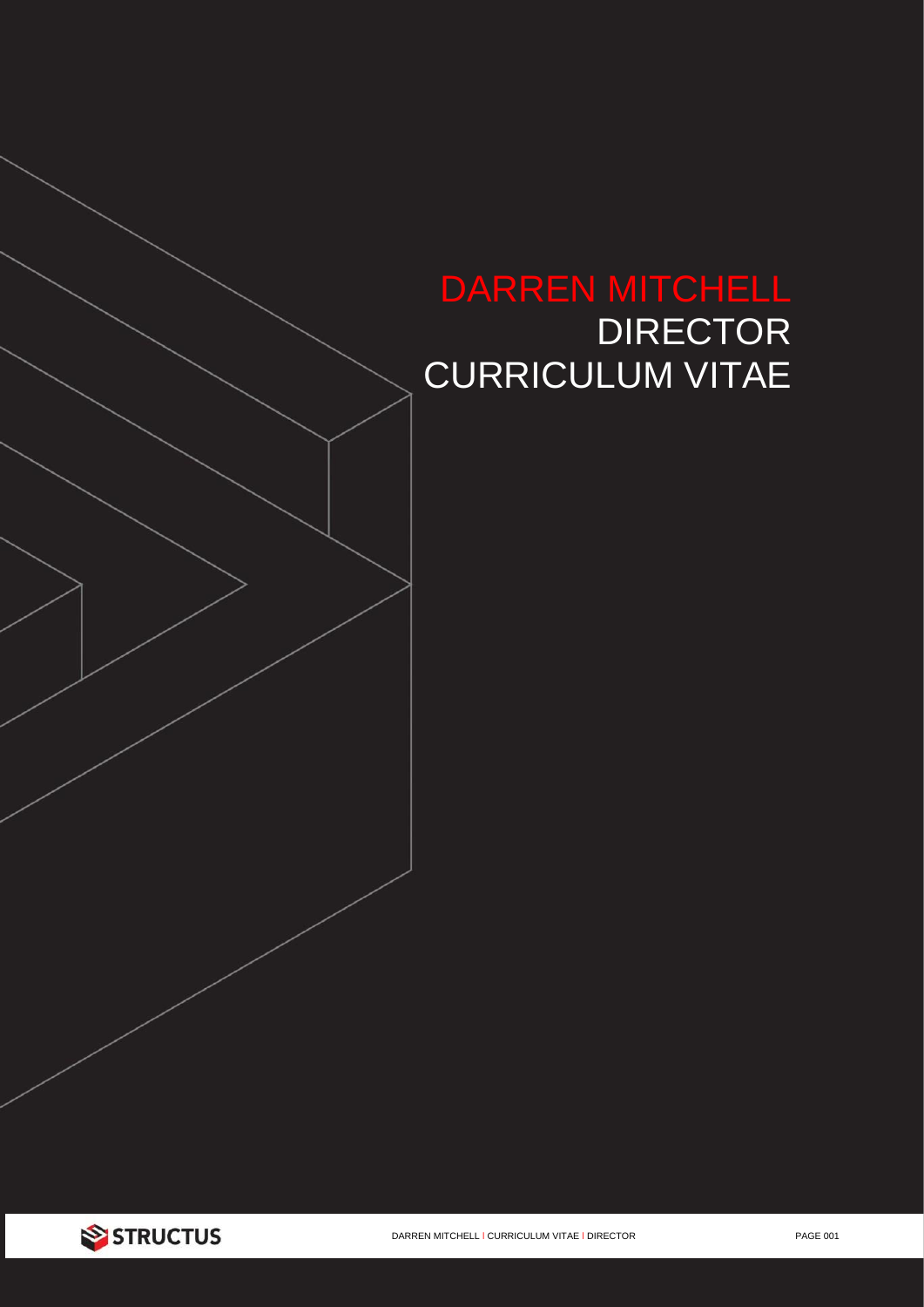# DARREN MITCHELL CV



#### **PROFILE**

Darren is Founder and Director of Structus. He has over 21 years of rounded experience associated with design, management, contract documentation and construction of small to very large building projects in a variety of sectors including health facilities, education, retail, residential, sports, corrections, industrial and commercial office buildings.

Darren has amassed a comprehensive knowledge of structural engineering design experience through his work on buildings projects in New Zealand, Ireland, Australia, Hong Kong and South East Asia. He is experienced with many international design practices and standards including British, European, New Zealand, Australian, ACI and UBC. Darren is skilled in the design of various building materials and systems, including reinforced concrete, precast concrete and engineered timber, plus complex retaining and basement structures.

He is also an experienced client manager and project supervisor, with the credibility and

communications skills necessary to provide clear directives, a collaborate approach and drive the highest of quality standards with the project team. Darren has proved that he is capable of building long term trusted relationships with quality clients and other stakeholders by understanding their needs.

Darren enjoys applying his engineering intelligence to produce safe and robust, yet economic and buildable structural designs that are tailored to meet the specific requirements of each individual project. He applies best practice approaches to consistently deliver high quality solutions.

Darren's outstanding technical competence, coupled with his multi-discipline background and natural management ability, ideally enables him to successfully lead high performing teams of structural and civil engineers on the most challenging of projects. Darren has a positive outlook and team player attitude.

#### **QUALIFICATIONS**

BEng Civil (1st Class Hons) – Bachelor of Civil Engineering, University College Dublin 2000

Chartered Professional Engineer (CPEng) 2007

Chartered Member of Engineering New Zealand (CMEngNZ)

Kings Hospital School, Dublin 1996

#### **CAREER HISTORY**

2015 – Present, Director – Structus Consulting Limited

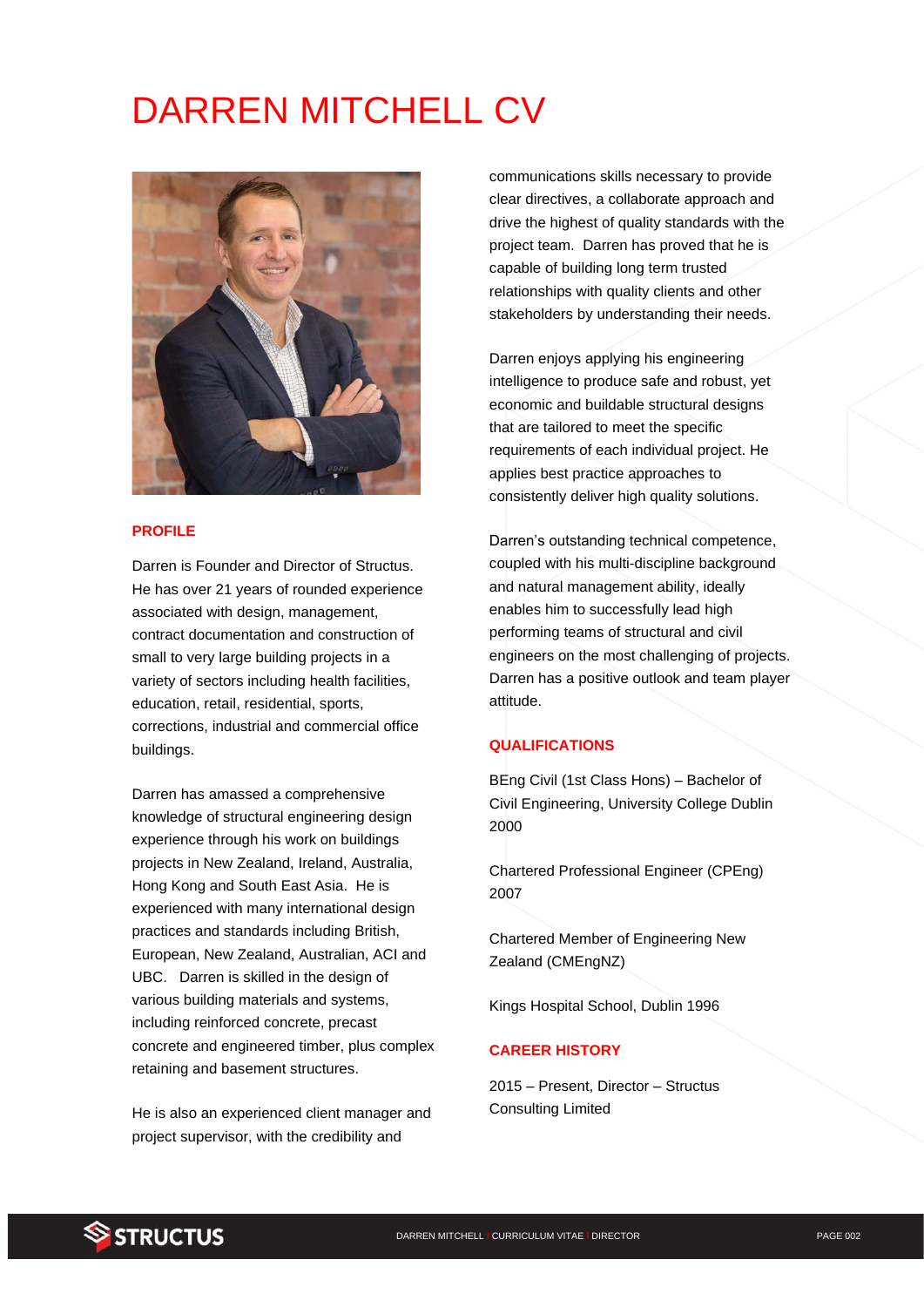2004 – 2015 Associate, Buildings – Aurecon, Auckland (including overseas placements)

2000 – 2004 Project Engineer, Arup Consulting Engineers, Dublin, Ireland

#### **MANAGEMENT SKILLS**

- Track record in successful leadership and guidance of structural and multi-discipline design teams on large projects
- Ability to relate well to clients, stakeholders and project teams, providing clear direction and advice
- Strong communication skills, can explain technicalities in simple terms when required
- Proven project and design management ability with a large portfolio of successful and timely outcomes
- Loyal client base with negotiated contracts common, and where tendering is required Darren has a history of high quality project submissions and successful contract negotiation

#### **TECHNICAL SKILLS**

- Comprehensive theoretical knowledge supplemented by wide variety of practical experience
- Specialist in the design of steel frame, precast and insitu reinforced concrete, post-tensioned concrete, timber, masonry, and composite structures
- Detailed knowledge of the complete design process and construction documentation
- Proven ability to oversee construction work onsite and act as Engineer's Representative

Meticulous about meeting or exceeding design standards and safety requirements

#### **SELECTED PROJECT EXPERIENCE**

#### **RESIDENTIAL PROJECTS**

## **Eden View Apartments, Auckland, 2017- Present, \$40m**

New 6 storey apartment building in two blocks with carparking and retail at ground level on street frontage. The structure is typically steel framed with precast concrete double tee floors. The lateral system consists of steel concentrically braced frames in the transverse direction and steel moment resisting frames in the longitudinal direction.

# **110 Milford Apartments, Auckland, 2017- Present, \$20m**

New 6 storey apartment building with carparking and retail at ground level on street frontage. The structure is typically steel framed with precast concrete double tee floors. The lateral system consists of steel sway frames in the transverse direction and precast concrete panels in the longitudinal direction.

## **39 Flat Bush School Road Terraced Apartments, Auckland, 2018-Present, \$25m**

68 no. new 3 storey terraced housing as Stage 1 of a larger urban development. There are 4 no. typical apartment types. The slab system is precast concrete rib and timber infill spanning onto the walls. The lateral system consists of steel sway frames in the along direction and precast concrete panels in the across direction.

#### **Anzac Lofts, Auckland, 2015-present, \$25m**

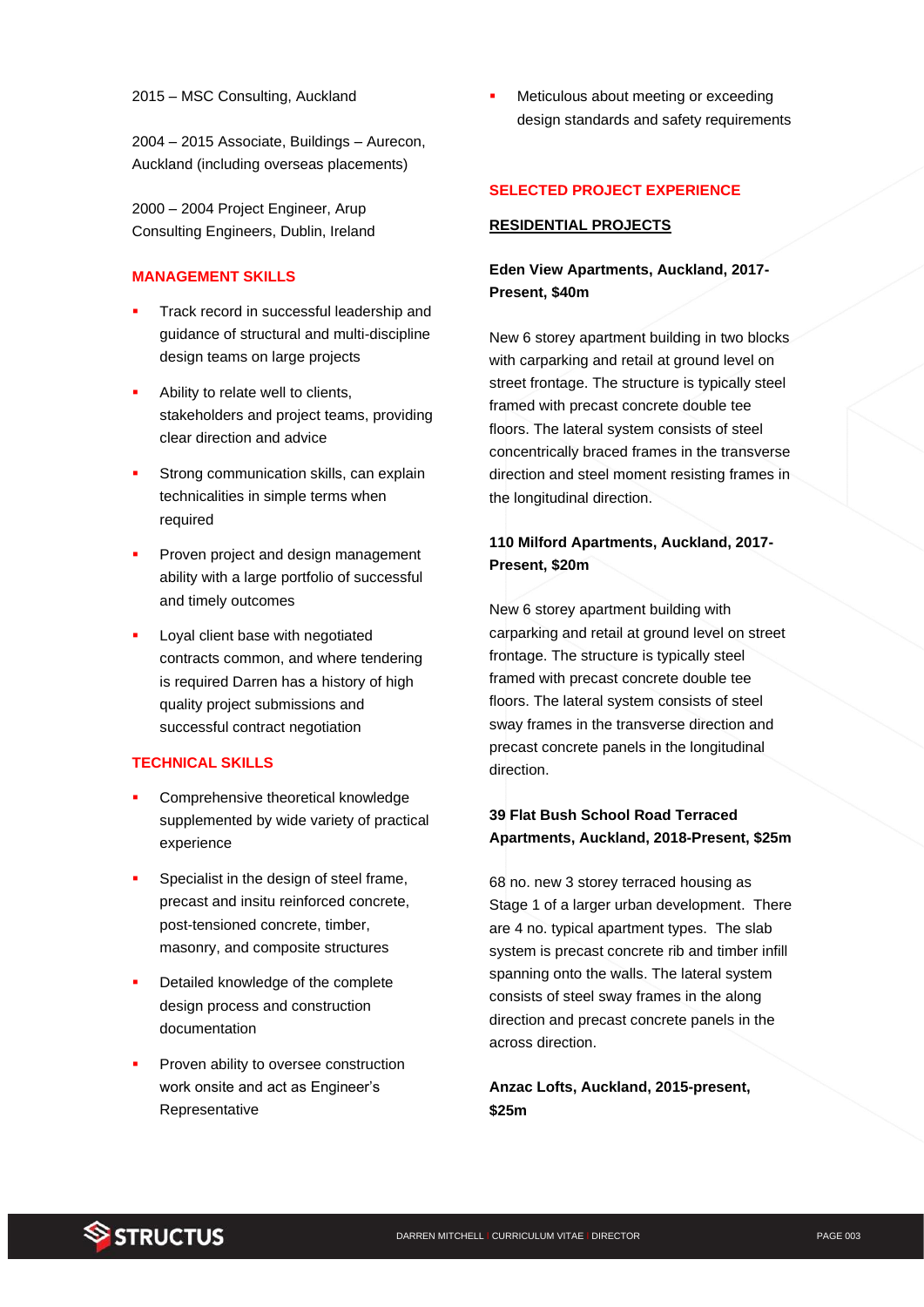Residential development consisting Terraces and Apartment blocks. Terraces – residential townhouse Units to the rear of the site, comprising 4 no. blocks of buildings of 3-4 storey units. Apartments – mixed use development at the front of the site consisting of retail at the lower floor, plus 4 no. additional floors of apartments above, with insets at the upper storeys requiring complex transfer structures. Typically precast concrete intertenancy walls, with steel sway frames in the longitudinal direction, Comflor slab and deep foundations. Full design, documentation and construction monitoring structural and civil engineering services.

## **26 Poynton Terrace, Auckland, 2013 - 2014, \$12m**

Prestigious 10 storey apartment building over 2 level basement in a prominent position near Queen St and Karangahape Road. This building will be an attractive addition to Auckland's skyline. Basement consists complex engineering challenges and incorporates a car stacker system. Darren won and led this project for structural, civil and geotechnical engineering services.

## **Line Epping & Derna Tobruk, Auckland, 2019-present**

Large two storey terraced housing residential developments for Fletcher Living in Glenn Innes and East Tamaki. Predominantly plywood portal frame and GIB braced timber frame structures, with rib raft floor slabs and some steelwork, plus pipe bridging structures and site retaining walls. Structural engineering design and construction monitoring.

#### **MYLA, Auckland, 2020-present**

Two storey terraced housing and apartments residential development for Fletcher Living in Stonefields. Predominantly plywood portal

frame and GIB braced timber frame structures, the Apartments are precast flat slab and reinforced masonry walls, with rib raft floor slabs to all buildings and some steelwork. Structural engineering design and construction monitoring.

#### **Nissan Namata Auckland, 2020-present**

Two storey terraced housing, duplex properties and standalone properties in a residential development for Fletcher Living in Oranga. Predominantly timber framing, with rib raft floor slabs and engineered joists and timber roof trusses to all buildings. Structural engineering design and construction monitoring.

#### **Gloucester Street Apartments, Christchurch, 2007**

Design and documentation of new 23 storey building comprising mixture of apartments, hotel, carparking, retail and offices. Proposed structure consisted predominantly of insitu reinforced concrete frame with insitu reinforced concrete stair and lift core walls, steel infill framework and precast concrete cladding. In addition, stability was enhanced using insitu reinforced concrete outrigger walls. Darren was Structural Team Leader for this project.

#### **Nissan Namata Auckland, 2020-present**

Two storey terraced housing, duplex properties and standalone properties in a residential development for Fletcher Living in Oranga. Predominantly timber framing, with rib raft floor slabs and engineered joists and timber roof trusses to all buildings. Structural engineering design and construction monitoring.

**North Gheran, Libya, 2009**

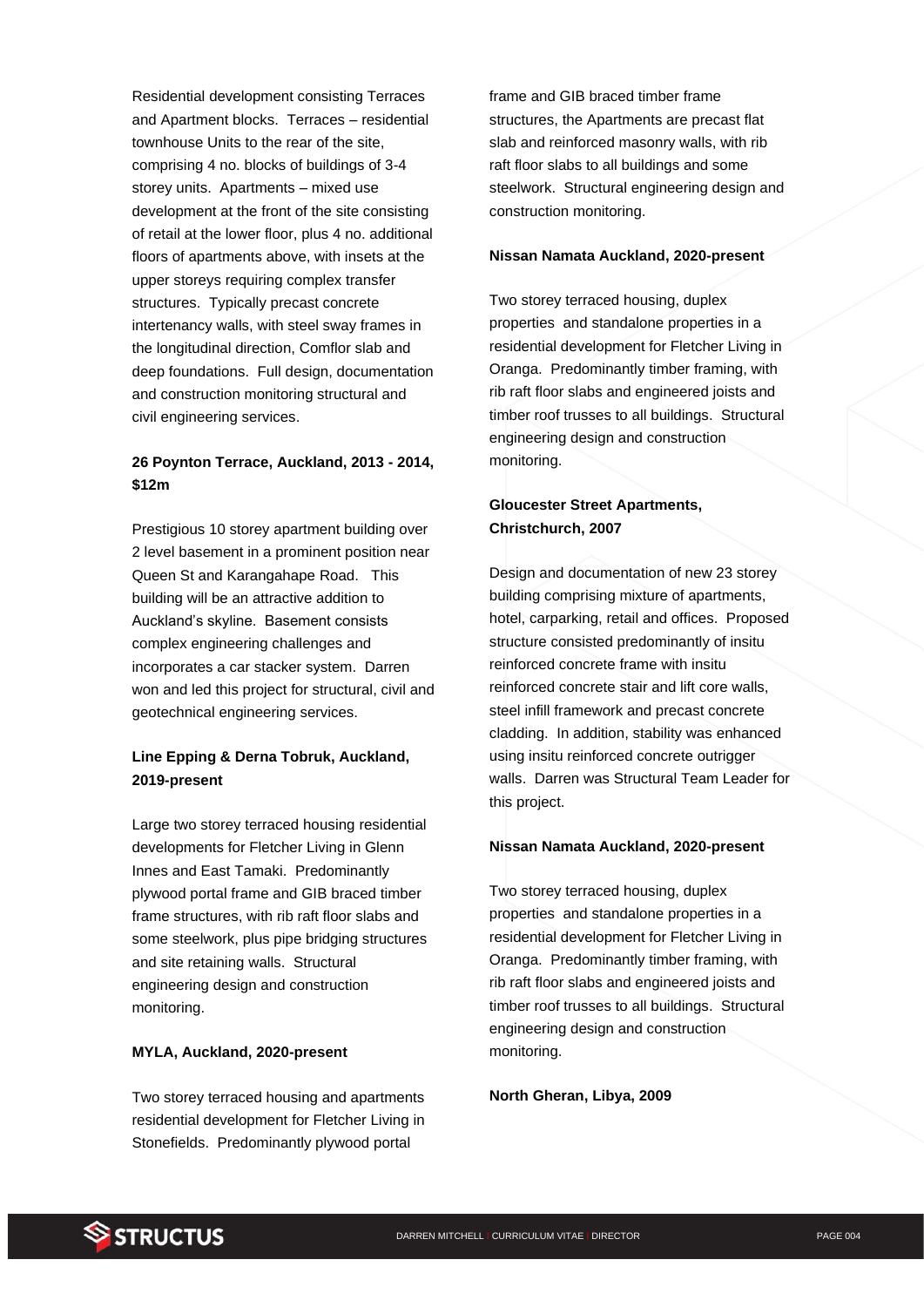Darren was Structural Team Leader for preliminary design and documentation of multiple apartment, hotel, commercial and retail reinforced concrete buildings ranging from 2 storeys up to 10 storeys high on a 1km<sup>2</sup> urban development site in Tripoli, Libya. This project was designed and documented from the New Zealand offices for the Structus Brisbane office.

# **Le Trong Tan / Dragon Hills / Diamond Island, Vietnam, 2009-2010**

Various projects in Vietnam: Le Trong Tan – Developed design and documentation of 4 no. 30+ storey residential insitu RC towers over single level basement carpark podium. Dragon Hill – Developed design and documentation of 2 no. 30+ storey residential insitu RC towers over single level basement carpark podium. Diamond Island –developed design of 24 no. 20-40 storey apartment blocks over two level basement carpark.

## **18 Apirana Avenue, Auckland, 2019 present**

2 no. two storey high end residential development including timber and steel superstructures, suspended ground floor concrete slabs on RC piles, bridging structures and timber pole retaining structures on a constricted site. Structural design, documentation and construction monitoring services.

## **Belle View Residence, Waiheke Island, 2016-present**

Three storey high end residential development including outdoor pools, cantilever roof and floor structures, tiered pile retaining structures on very steep slope. Full structural design and documentation services.

**J & K Finlay Apartments, Tauranga, 2005**

Detailed design and documentation produced for three stories over basement apartments at Mt Maunganui. Precast prestressed concrete plank flooring stabilised by reinforced masonry and timber frame walls.

## **Albany Block C Apartments, Auckland, 2015**

Concept structural design for Resource Consent submission of 3 no. 5 storey 2-wing apartment blocks.

#### **12 Stanmore Street, Auckland, 2015-2016**

3 storey high end residential development including basement carpark, outdoor pool, complex transfer structures and large retaining structures. Full structural design and documentation services.

## **11 Keridale Lane, Kerikeri – Northland, 2016**

Single storey high end residential development including outdoor pool, exposed engineering timber roof structures. Full structural design and documentation services.

#### **118 Mangakahia Drive, Whangapoua, 2017**

A new 2 storey beach house located in Whangapoua, Coromandel. The latest in timber design technology has been utilised with long span exposed glulam beams and plywood shear walls to maximise open areas.

#### **COMMERCIAL PROJECTS**

## **Van Den Brink Development, Auckland, 2007 - 2012, \$40m**

This development consists of a four-storey Office building over a basement carpark, large Supermarket building with post-tensioned slab over basement carpark, and separate two storey Retail Building. Darren provided

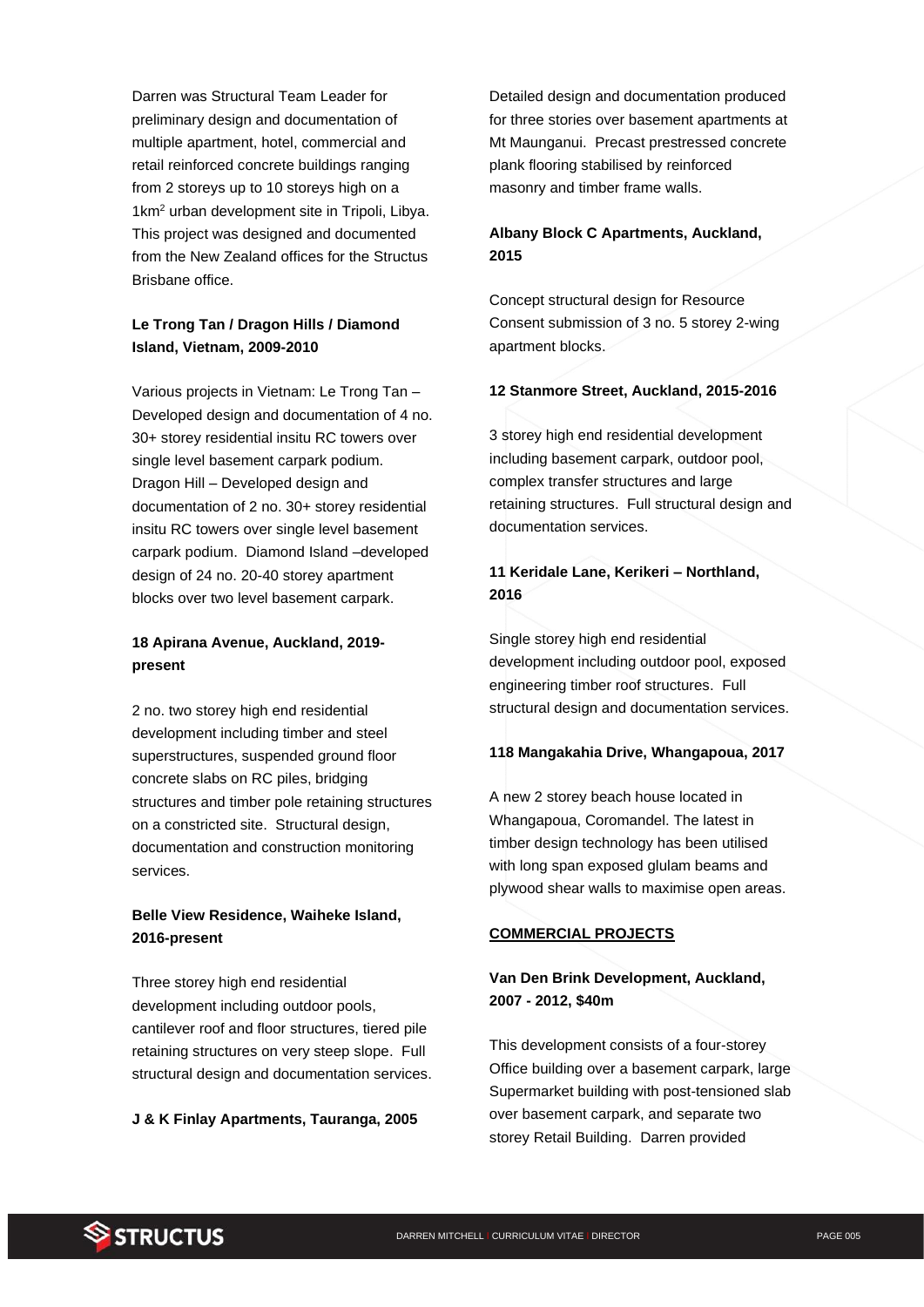leadership for structural, fire and civil engineering services on this development project, from the initial concept through to completion of the construction effort.

## **City of Dreams Casino, Macau, 2007, NZ\$5b**

This project consists of six 40-storey residential and hotel towers rising from a multi-level podium incorporating 500,000m² of casino, entertainment, and retail precincts. It includes a single level basement carpark under the entire podium. Darren spent four months in Hong Kong as Structural Leader for the podium and energy centre during the design phase. The structural team operated as part of a JV consortium and were based in a project office.

#### **Brookfield Place, Perth, 2008, AU\$500m**

This slender commercial building consists of a 47-storey office block over a 4-storey basement and is the tallest in Western Australia. It uses a lateral stability system consisting of steel megabraced frames and an offset reinforced concrete core. Darren spent six months in Perth, leading the structural design team from the initial design phase through to production of the construction documentation.

## **Liffey House Office Building, Dublin – Ireland, 2001-2003, €14m**

This award-winning landmark building in the city centre consists of an eight-storey office block over single level basement carpark. Darren steered the development from the initial scheme design through to construction completion, and spent six months onsite as the Engineer's Representative.

#### **67 Customs Street, 2013**

Redevelopment of this 12 storey building by adding 3 levels, refurbishing, extending and recladding to create a top class 5+ Star hotel in Auckland's CBD. Darren managed the façade engineering component for the recladding.

#### **Five Mile, Queenstown, 2007**

Structural design of the first phase of a long term multi-phase 'whole new town'. First phase included retail, offices, carpark and residential buildings typically 3 stories over basement. Mixed use of steel, timber and concrete frame structure. Darren led a structural team in the Auckland office while regularly travelling to Christchurch for meetings and liaising with the client and Structus team there.

#### **Westfield Downtown, Auckland, 2008**

Preliminary design of 30+ storey office building, with retail podium over 5 level basement carparks in Auckland's CBD. This building was proposed to replace the existing Westfield retail and carpark building. Precast concrete floor system, insitu RC columns and offset post-tensioned concrete stair and lift core. The defining element of this project was the proposed underground rail link from Britomart to Eden passing through basement levels 2 to 4 on a tight radius. Significant transfer structure was designed to support the Southern end of the concrete core, which oversailed the rail tunnel. Top down basement construction with contiguous pile diaphragm walls. Darren provided the design and documentation of the basement structure and rail tunnel within the basement for Westfield and Ontrack.

#### **85 Customs Street, Auckland, 2009**

Design and Construct 40+ storey office building, with retail podium over 4 level basement carparks in Auckland's CBD.

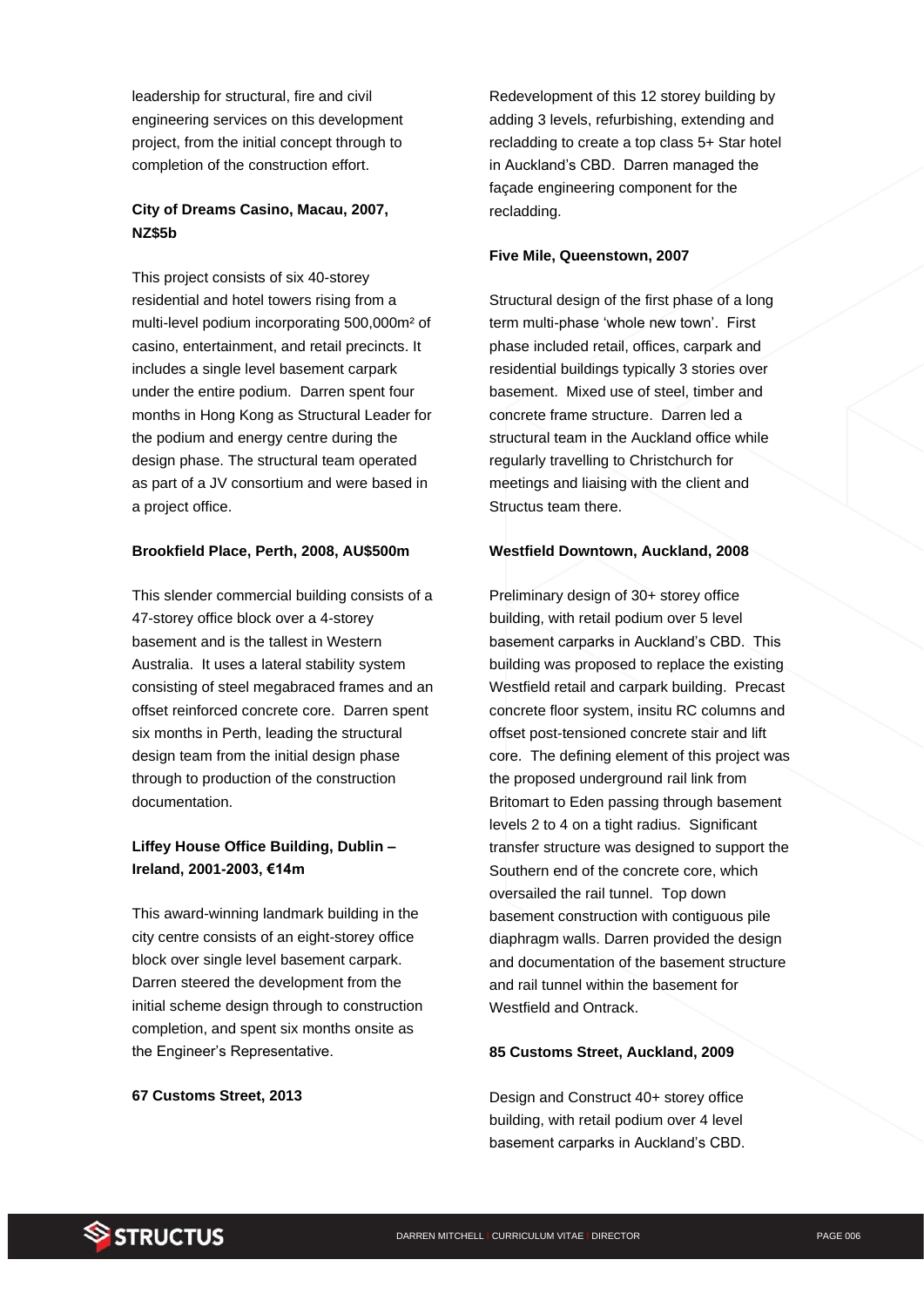Darren provided structural engineering construction advice and alternative designs/improvements to the incumbent developed design solution for tender submission with Mainzeal.

# **35 Barrow Street, Dublin – Ireland, 2004, €18m**

Nine stories over basement city centre office block which Darren carried through to detailed design and documentation for construction stage. Insitu reinforced concrete frame and post-tensioned concrete slabs. Flood protected to 3 metres above ground level.

#### **Twilfit House, Dublin – Ireland, 2003, €16m**

Preliminary design of multi-story steel framed city centre office block with hanging glazed conference room. Detailed design and site supervision of intricate three story steel frame terraced infill building incorporating cantilevered concrete foundations, masonry walls and timber framing.

## **54 Clarendon Street, Dublin – Ireland, 2000-2003**

Detailed design and site supervision of intricate three story steel frame terraced infill building incorporating cantilevered concrete foundations, masonry walls and timber framing.

#### **Marble Mountain, Danang – Vietnam, 2009**

Developed design in Auckland for the superstructure of 12 and 10 storey insitu RC shear wall (longitudinal direction) and sway frame (transverse direction) buildings. Construction documentation in Auckland of the 3m thick insitu RC raft foundations. Collaboration between Auckland, Wellington, Christchurch and Hanoi offices to analyse, design and document these buildings. Site monitoring of the raft foundation settlements,

including precast block and sand kentledge, provided results that matched very closely with the analysis. This project was an Aurecon internal awards submission.

#### **INDUSTRIAL PROJECTS**

# **5-11 Selwood Road, Auckland, 2017 - 2018, \$20m**

New high specification warehouses – 7 no. in total – with associated single storey offices, constructed in a constrained site with challenging site conditions. The warehouses typically contain large spans for the Steltech portal frames or steel rafters on precast concrete panels. There are canopies to each warehouse. Site retaining walls required to overcome the site topography. Hard stand paving through the development for heavy vehicles. Structus are engaged for structural engineering design and construction monitoring.

#### **Island Units, Auckland, 2019 - 2020, \$9m**

New high specification warehouses – 6 no. conjoined and a single standalone – with associated single and two storey offices for each warehouse, constructed on a high profile site in Highbrook. The warehouses typically contain large spans for the rolled section portal frames, saw-tooth roofs and precast concrete dado panels, plus canopies. Stepped floor levels to overcome the site topography. Hard stand paving throughout the development for heavy vehicles. Structus are engaged for structural engineering design and construction monitoring.

# **Timberley Development, Auckland, 2019 - 2020, \$8m**

New high specification 4,700m<sup>2</sup> warehouse with associated two storey offices. The warehouse contains large span Steltech section portal frames, precast concrete dado

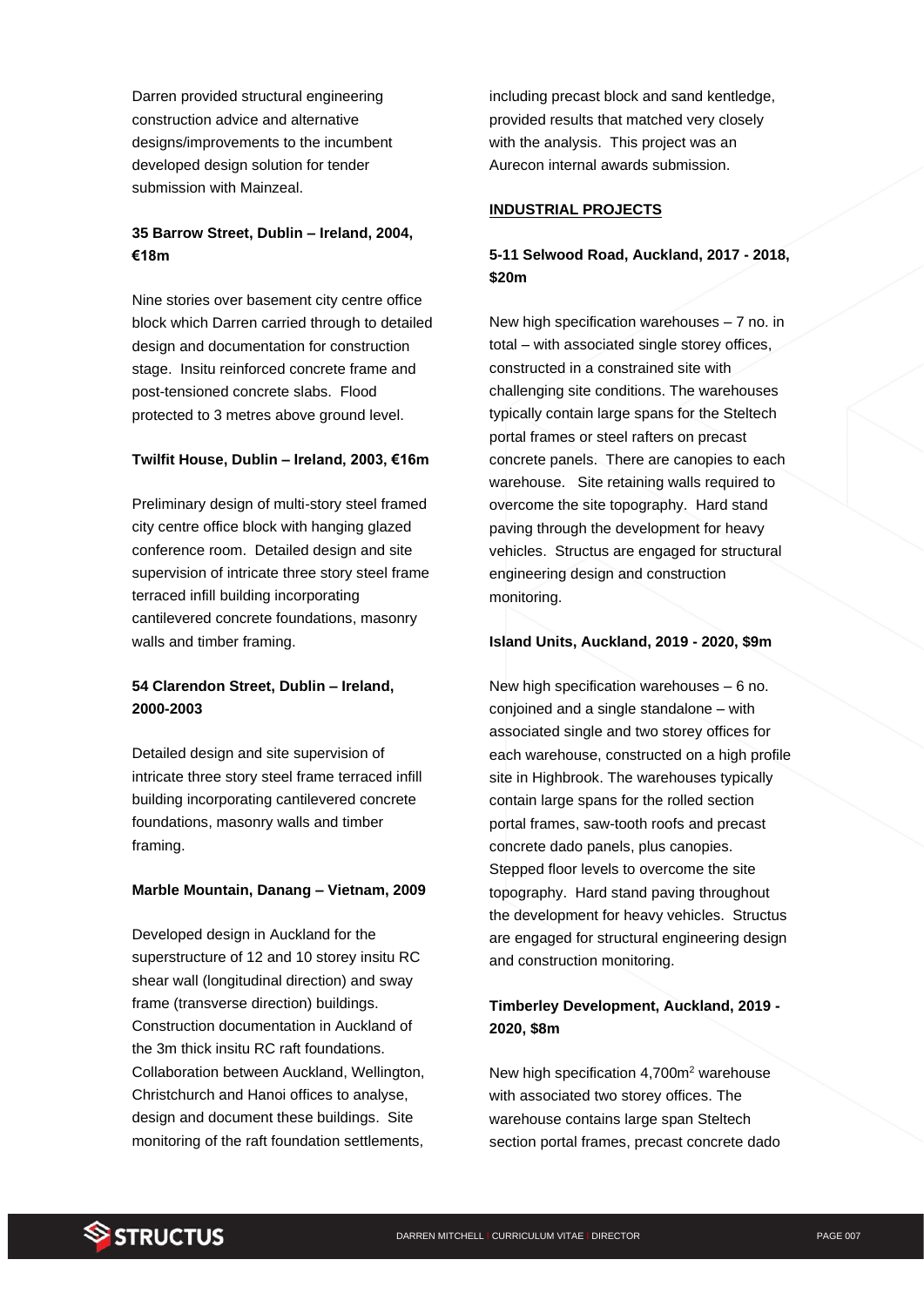and full height panels and large canopies. Site retaining walls required to overcome the site topography, and RC bored pile bridging required for a large public stormwater pipe. Hard stand paving for heavy vehicles. Structus are engaged for structural engineering design and construction monitoring.

# **El Kobar and Underwood 2500 Units, Auckland, 2018 - 2020, \$15m**

New high specification warehouses – 3 no. for the El Kobar project and 1 no. for the 2500 project – with associated two storey offices for each warehouse, constructed on high profile sites along Highbrook Drive. The warehouses typically contain large spans for the rolled section portal frames and precast concrete dado panels. There are canopies to each warehouse. Site retaining walls required to overcome the site topography. Hard stand paving throughout the development for heavy vehicles. Structus are engaged for structural engineering design and construction monitoring from concept through construction.

#### **Project Diego, Auckland, 2016 - 2018, \$16m**

A new high specification 8,100m2 warehouse with 3 no. two story offices, constructed within an existing industrial complex. The new facility is located at 25 O'Rorke Road, Penrose, Auckland. The warehouse is to contain a high specification post-tensioned slab throughout. The warehouse width varies from 75m to 100m resulting in large spans for the steel portal frames.

## **189 Captain Springs Road, Onehunga, Auckland, 2016-2017**

130m2 extension to an existing building, The new building was seismically separated to ensure the two buildings acted independently. Perimeter block walls provided the permanent retaining to the 2m high external soil levels.

# **Corinthian Drive / CDB Goldair / UD Trucks / Daniel Silva / Bishop Dunn, Auckland, 2004-2015**

Large format warehouse and associated office buildings consisting predominantly of steel portal frames and precast concrete wall structures with 2 storey adjoining office facilities.

# **Pallet Racking Design – multiple projects, 2015-present**

Design of pallet racking presents unique challenges in New Zealand due to the high seismic forces. Structus has worked closely with Pallet Racking Solution to develop design software and processes for the design of these racks. This included laboratory testing of structural components in order to develop ductile seismic systems which lead to safer and more cost effective designs. Multiple racking design projects nationwide.

#### **RETAIL PROJECTS**

# **Supermarket Refurbishments, NZ wide, 2016-present, \$2-10m**

Refurbishment of over 30 no. Countdown and Fresh Choice supermarkets to date for Woolworths NZ, including new pharmacies, mezzanines, concrete slabs, extensions, canopies, store frontages, structural bracing, rooftop plantrooms, bulkheads, partition walls, pylon signs, building component seismic restraints and floor trenches and setdowns. Structural engineering design, Revit documentation and construction monitoring.

#### **Pak'nSave Warkworth, 2019 - present, \$30m**

Landmark retail development of over 11,000m2 area and consisting two major stores and several specialty retail stores, including loading dock, mezzanines, entry

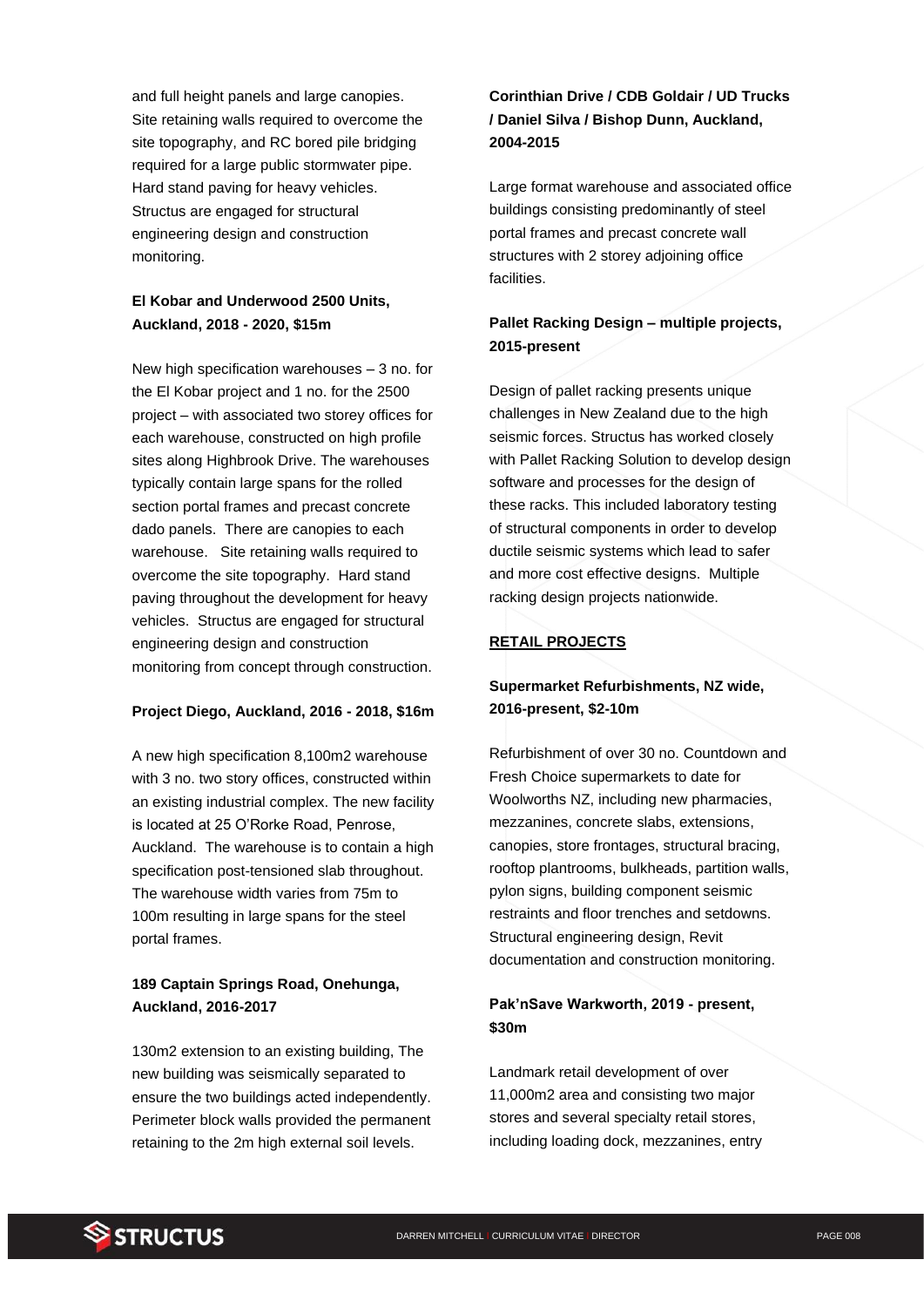areas, canopies and retaining walls. Structural engineering design, Revit documentation and construction monitoring. Green Star project.

# **Tauranga Crossing, Tauranga, 2013 - 2014, \$30m**

Stage 1 of landmark retail development consisting two major stores, two mini-majors and multiple specialty retail stores. Darren won and led the structural engineering component of this landmark project, with engineering and drafting services delivered out of Bangkok, Thailand.

## **Pak'nSave Wairau, Auckland, 2017 present, \$20m**

Refurbishment and extension of the existing store for Foodstuffs North Island, including new 12m high Stock Room and Cool Room structures, loading dock canopy, new mezzanines, new store frontage and entry area, new front canopies, floor modifications and timber pole retaining walls. Structural engineering design, Revit documentation and construction monitoring.

## **Pak'nSave Botany Refurbishment, Auckland, 2018-2020, \$5m**

Refurbishment and extension of the existing store for Foodstuffs North Island, including new entry area structure. Structural engineering design, Revit documentation and construction monitoring.

# **Countdown Richmond, Nelson, 2019 – 2021, \$14m**

The supermarket building consists of 4,500m2 of Countdown Supermarket and 2 no. additional retail tenancies, drive through covered loading dock, standalone walkway and pickup canopies and on-grade carparking. Long span steel portal frames

form the superstructure and a mixture of precast concrete panels and glazing form the façade. Sustainability and Greenstar initiatives were incorporated into design and build. Structural engineering design, Revit documentation and construction monitoring.

# **Countdown Pioneer Highway, Palmerston North, 2019 - present, \$13m**

The supermarket building consists of 4,500m2 of Countdown Supermarket and 1 no. additional retail tenancy, drive through covered loading dock, standalone walkway and pickup canopies and on-grade carparking. Long span steel portal frames form the superstructure and a mixture of precast concrete panels and glazing form the façade. Timber SED driven piles for liquefiable site in high seismic zone. Structural engineering design, Revit documentation and construction monitoring.

# **Countdown Waimak, Kaiapoi, Christchurch ,2021 – present \$**

New supermarket building consists of 4,000m<sup>2</sup> Countdown Supermarket, office area, instore pharmacy, online click and collect space and external pick up zone, loading bay and on grade carparking. Sustainability, environmental consideration and Greenstar initiatives will be incorporated into design and build. Structural engineering design, Revit documentation and construction monitoring

## **Countdown Kapiti, Paraparaumu, 2022 present, \$15m**

New Countdown supermarket building consists of 3,800m<sup>2</sup> retails space, office areas, instore pharmacy, online click and collect space and external pick-up zone, loading bay plus 1 no. separate tenancy. Ground improvement solution in collaboration with Geotech engineers to accommodate

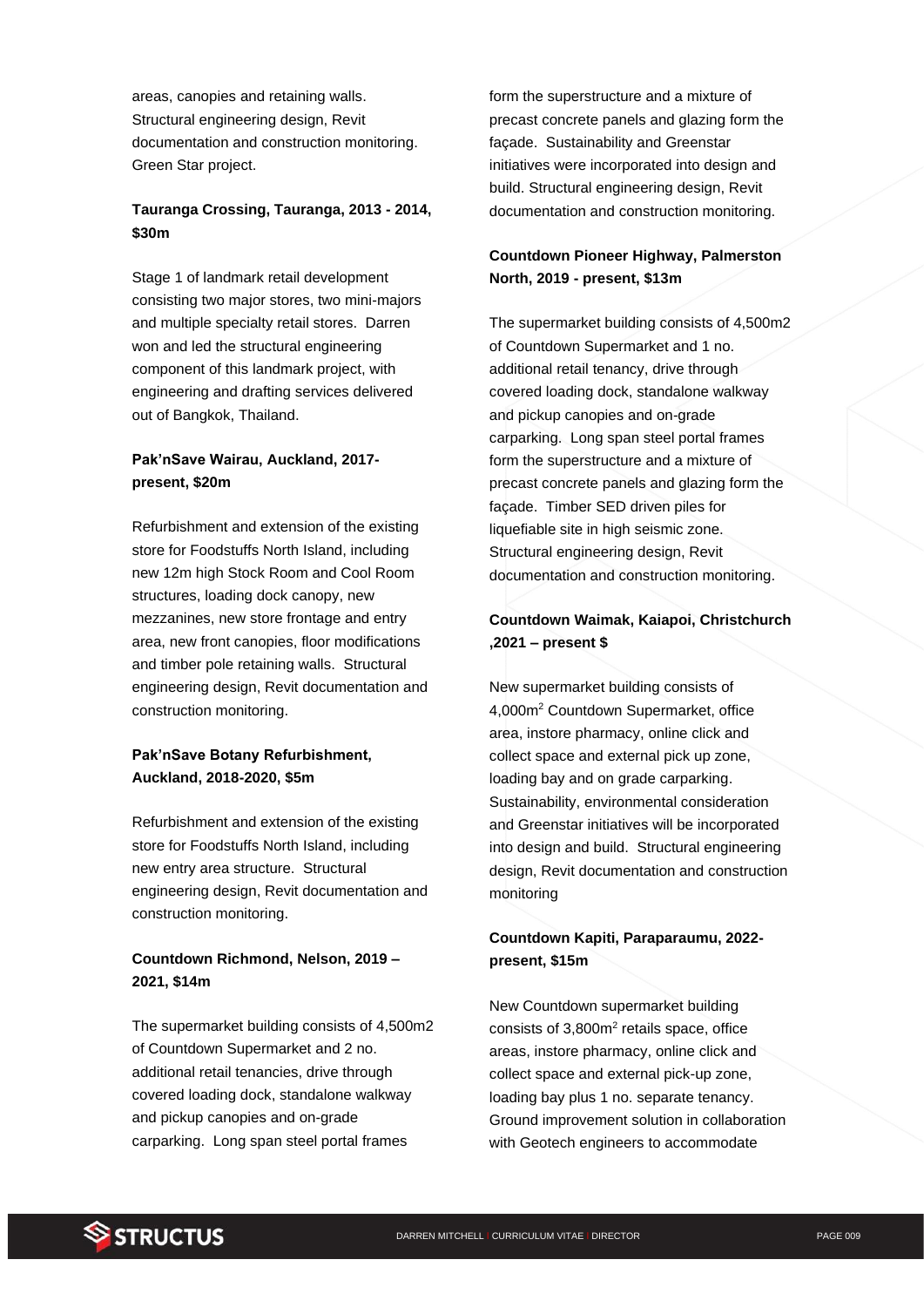challenging ground conditions in a very high seismic zone. Structural engineering design, 3D Revit documentation, seismic restraints and construction monitoring.

#### **Countdown Tawa, Wellington, 2012, \$12m**

The supermarket building consists of 4,200m2 of Countdown Supermarket with further on grade parking space for 248 cars. Long span steel portal frames form the superstructure. Striking Precast concrete panels form a visually stunning façade. The site was developed by the Vendor and a review of the Vendor's civil works design formed part of the scope of works. Provided civil, structural and geotechnical engineering construction monitoring through the Wellington office for this project, while the structural and civil design and client liaising was located in Auckland with the project design team.

#### **Fresh Choice Te Ngea, 2016-2017, \$4m**

Single-storey Supermarket building in Rotorua. Mezzanine floor and rooftop plantrooms. Total floor area approximately 1,300m2. Provided all structural engineering design and Revit documentation, plus construction monitoring.

#### **Fresh Choice Oxford, 2015, \$3m**

Delivered by Darren Mitchell while at Aurecon. Provided all structural engineering design and documentation. Single-storey Supermarket building to replace existing Supermarket heavily damaged in the Christchurch earthquakes. The build was required to be staged around the existing building in order to maintain continuous operations of the Supermarket. New carpark and site works, including temporary housing of plant, etc., Mezzanine floor and rooftop plantrooms. Total floor area approximately 1,300m2.

## **Albany Mega Centre Tenancy 14, Albany. Auckland, 2017**

Alterations to an existing shopfront involving the removal of a large loadbearing precast panel. Andrew the undertook the structural design working closely with the client, architect and contractor to safely provide the temporary and permanent support while considering the relevant load combinations at the various stages of construction.

## **460 Maunu Road Development, 2016 present, \$3 million**

Single-storey Supermarket building in Whangarei, including mezzanine floor. Total floor area approximately 1,000m2. Provided all structural engineering design and Revit documentation.

## **EDUCATION AND SPORTS PROJECTS**

## **De La Salle College, Auckland, 2020 present, \$14m**

A new 3 storey 19 classroom block with ground floor administration and teaching space at De La Salle College. The building is part of the masterplan to address the need for larger teaching spaces and increased functionality. The building is constructed on a challenging site, with steep topography, poor ground conditions and flood susceptibility. The structure generally comprises precast concrete flooring and walls, on ground beams and steel driven piles with overbores. Structus has provided design for a Haul Road to allow for demolition of existing blocks and relocation of buildings at the school. Structus is providing full structural and civil engineering design, documentation, and construction monitoring services.

**Hauraki School, Auckland, 2018-present, \$9m**

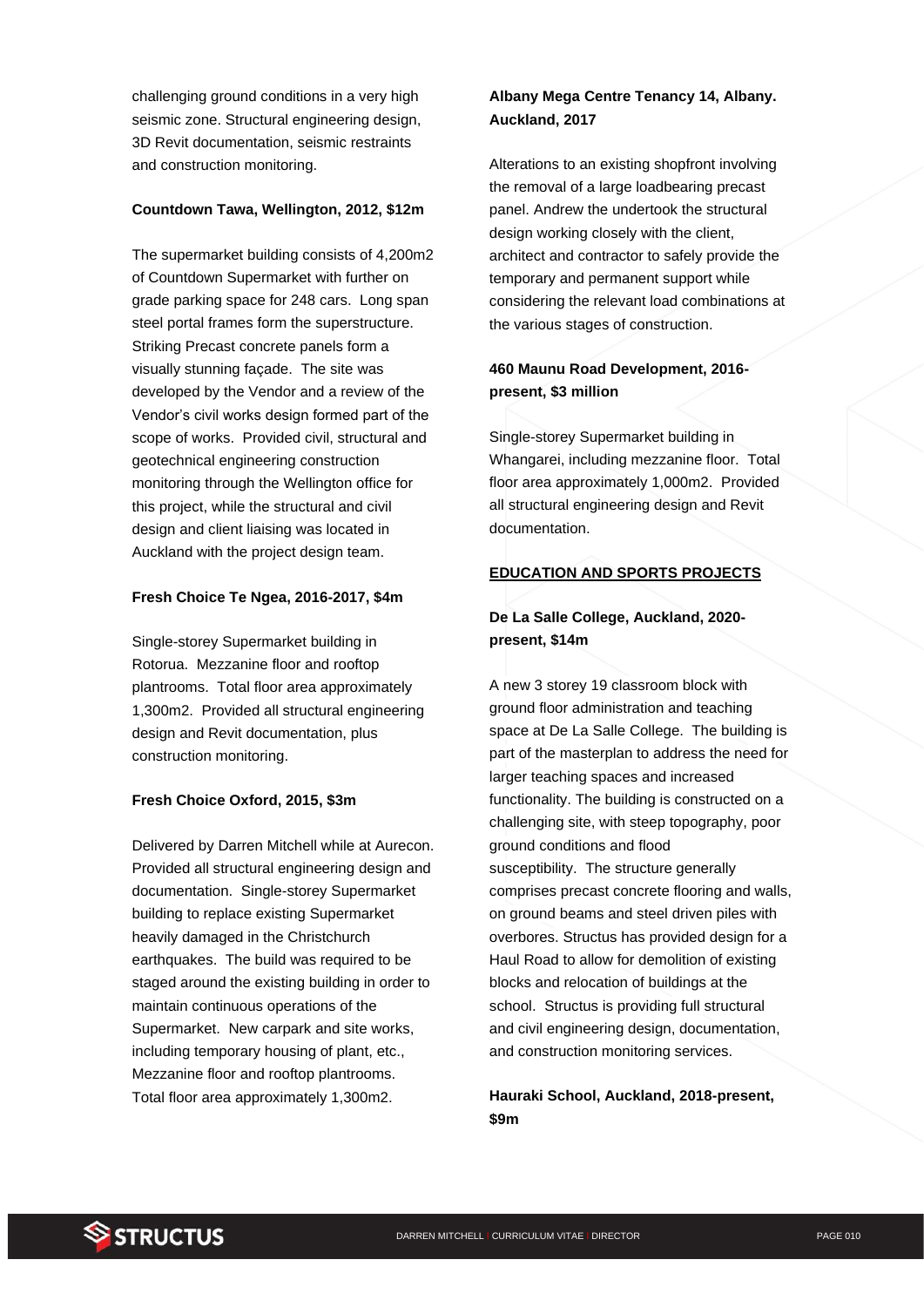A new 10 classroom block and ancillary facilities. A two-storey structure consisting of light-weight roof and composite floor decking on Level 1. Portal frames are resisting lateral loads in one direction with braced frames located in the perpendicular direction. The project includes civil design and demolition of two blocks with a total of 4 no. teaching spaces and resource areas to allow the construction of the new 10 classroom block.

# **Pompallier College, Whangarei, 2020 present**

A new single storey 4 no. teaching space classroom block, plus a Detailed Seismic Assessment and refurbishment of 2 no. two storey existing classroom blocks. Structus is providing full structural engineering design, documentation and construction monitoring services.

## **Auckland Normal Intermediate, Auckland, 2020-present, \$10m**

A 1,000m<sup>2</sup> Teaching Space and a new 730m<sup>2</sup> Multi-Purpose Space. The Teaching Space is a two-storey structure. The Multi-Purpose Space is a long span structure. Structus is providing full structural engineering design, documentation, and construction monitoring services.

# **St Ignatius Secondary School, Drury, 2021–present, \$25 million (Stage 1)**

A new secondary school with works over 3 Stages. The masterplan for the site includes Residential, Secondary School, Primary and Early Child care facilities. Structus has been engaged for Stage 1-3 structural engineering concept and preliminary design for the Secondary School, and full design and construction monitoring services on Stage 1 which comprises a 3 storey Teaching & Learning and Administration Block, Chapel,

Auditorium, Hall, Café, Changing rooms, Library and Entry.

### **Bream Bay College Northland, 2020 present**

Two new Classroom Blocks consisting of a single storey 6 classroom block comprising 2 buildings connected with a central canopy, and a single storey 4 classroom block. The buildings are part of the masterplan to address the need for increased functionality. Constructed in engineered timber on waffle raft slabs, with allowance for rooftop photovoltaic panels. Structural and civil engineering design, 3D Revit and Civil 3D documentation, and construction monitoring.

# **Kamo High School, Northland, 2020 present**

A new two storey 22 no. teaching space classroom block, two storey Blomfeld block and Whare building connected with covered walkways and canopies. Structus was involved in Masterplanning and concept design and is providing full structural engineering design, documentation, and construction monitoring services.

## **Unitec Tranche 1 – Hub, Trades and Infrastructure, Auckland, 2015-2017, \$50m**

Darren tendered for and led the structural and civil engineering design for both these projects while at MSC and then undertook design development and monitoring during construction, as the first Stage in many on the Unitec campus redevelopment. The Hub project is a Social Learning space and consists two new suspended floors within an existing plaza area, with a Glulam diagrid timber roof oversailing the space, spanning onto 'tree' columns. The Trades building is a large format single storey long span structure to house Trades education spaces and includes large mezzanine structures and part

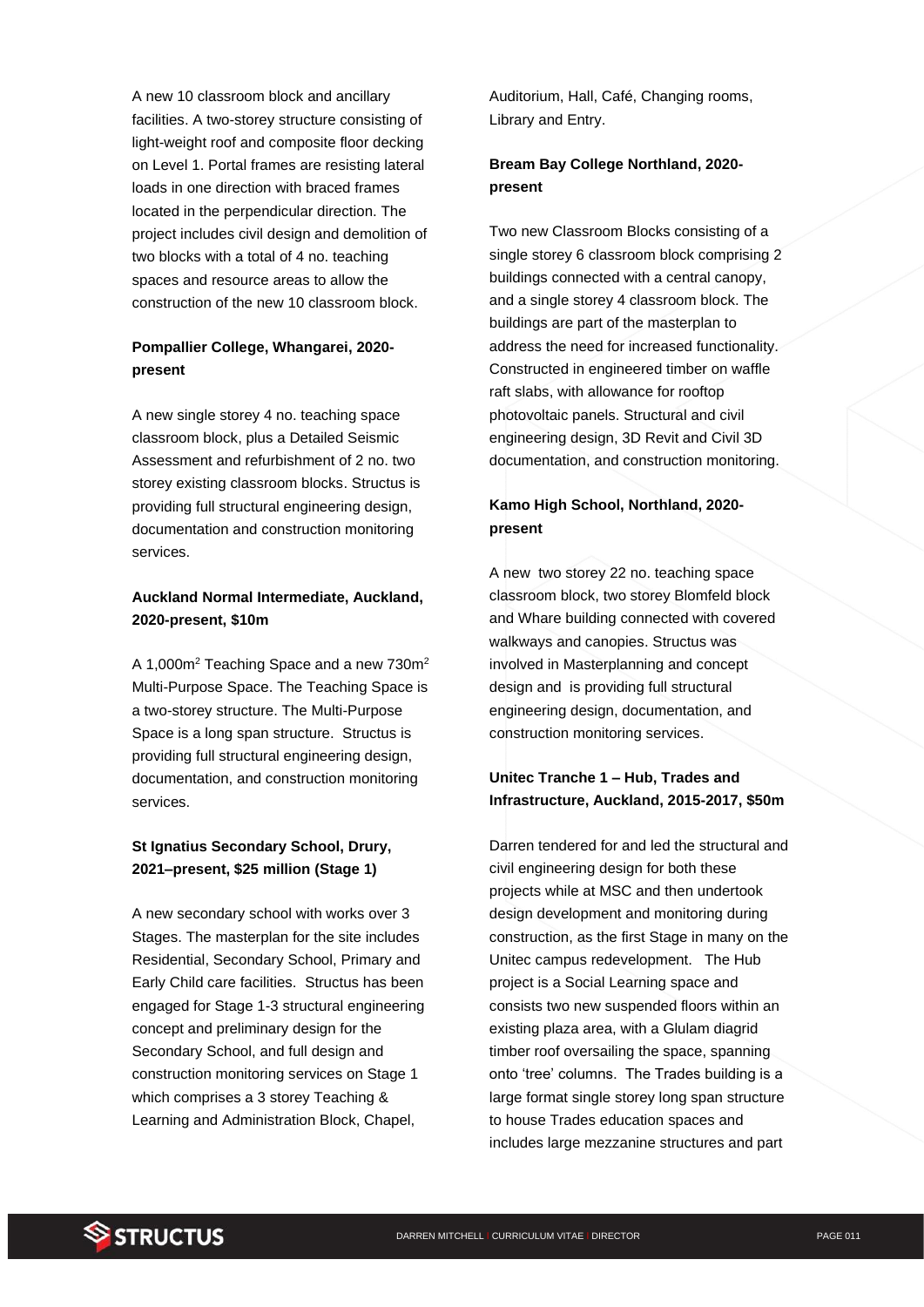basement. The Trades building is futureproofed for a 4 storey Performing and Screen Arts building oversailing the Trades structure. New wetland that also functions as stormwater detention pond.

## *Hub – Gold Winner – Master Builders New Zealand Commercial Project Awards*

*Hub and CET – Merit Winner – Property Council NZ Property Industry Awards 2018, Education Property Award*

*Hub – Winner – NZI Auckland Architecture Award*

## **Unitec School of Architecture, Auckland, 2019 - present, \$11m**

The School of Architecture project consists two storeys of open plan, high quality learning spaces interconnected with the existing heritage building in a prominent position on the campus. The new extension seamlessly integrates with the existing building, and complements the architecture of the existing building, which will also house the School of Architecture. The structure generally comprises steel frame with concrete filled columns, Comflor slab and Hyspan purlins, with stainless steel cross bracing. Structus services comprise structural and civil engineering design, and through construction monitoring.

# **Wintec Block D Redevelopment, Hamilton, 2012 and 2016**

Redevelopment of existing Block D into Laboratory facilities, plus the inclusion of an additional floor for student accommodation. Integration of the Block with surrounding existing buildings, including site infrastructure. Considering of buildability and operational issues in busy Wintec City Campus. Revisited the feasibility of extending Blocks D and E through development of preliminary

designs for 2 no. concrete and steel floors, or 3 no. Cross Laminated Timber and steel floors on top of the existing 4 storey concrete structures.

### **Trinity College Dublin Arts Building, Dublin – Ireland, 2000-2002, €6m**

Detailed design and site supervision of high profile, elegant additional steel frame level with curved steelwork roof over existing multilevel reinforced concrete building. The existing building remained in service throughout construction.

# **Kings School New Sports Dome and Teaching Facility, Auckland, 2005-2007, \$13m**

Darren led the structural, civil and building services teams in Auckland, Wellington and Christchurch offices for detailed design and construction phases of these buildings. Multilevel teaching building consists of reinforced concrete frame and precast concrete walls. Large gymnasium with double basement built into steep slope, and mezzanine viewing platforms. Precast concrete floor systems, masonry walls. Cantilevered bored pile retaining walls with ground anchors and spray concrete infill.

#### **Christ the King, Auckland, 2007**

New single storey classroom facilities, church, parish, pool facilities and presbytery. Structure consists of lightweight steelwork frames, timber framing, reinforced masonry walls and precast concrete walls. Darren supervised all building services and structural disciplines during the design phases.

## **Auckland Korean Catholic Church and Community Centre, Auckland, 2004-2005**

Detailed design and site supervision of church and associated hallway, offices and

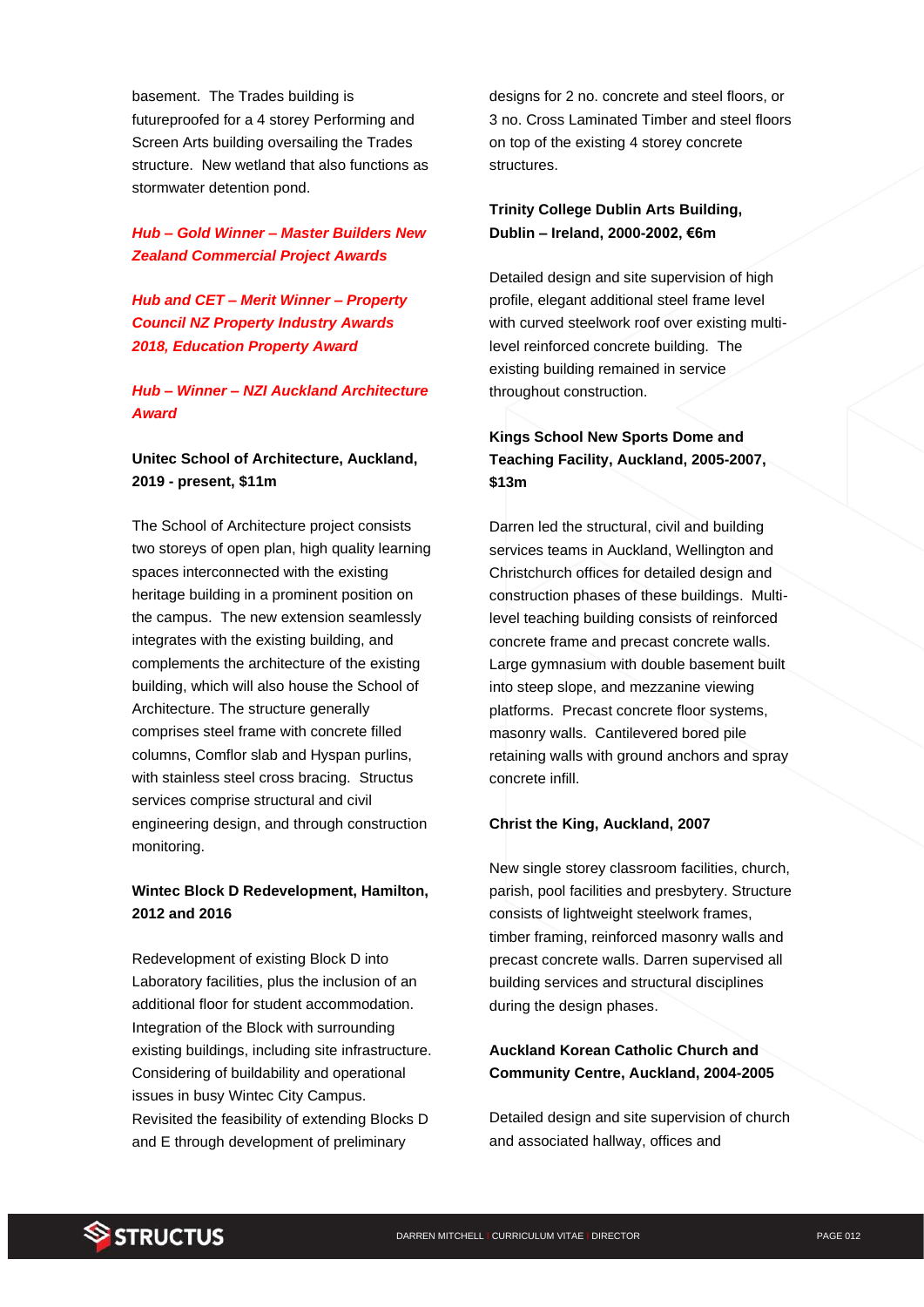classroom block from scheme stage through to construction completion. Lightweight steelwork roof and frame, precast concrete wall panels, and timber framing. Darren also provided project management services on this project.

## **St. Dominic's College New Gymnasium, Auckland, 2005-2006**

Darren led the detailed design and document production of gymnasium and associated adjoining facilities, and construction observation. Lightweight steelwork roof and frame, precast concrete wall panels and steelwork facilities areas. Lightwork steelwork and glazed foyer area

## **Liston College Classroom Block, Auckland, 2006**

Darren led the detailed design and construction monitoring of this two storey ten classroom block. Insitu and precast reinforced concrete frame and precast prestressed concrete floor system. Lightweight steelwork cranked roof over.

**Queensland University of Technology / Advanced Engineering Building / Queensland Police Academy / Brisbane City Hall and Prince Alfred College, Australia, 2009-2010, AU\$10-200m**

Darren was manager of Revit modelling projects from the Auckland office for the Brisbane, Adelaide and Melbourne offices. Revit modelling and documentation was typically produced to For Construction level. The AEB project was detailed with all steelwork and timber connections documented in 3D.

#### **CIVIC PROJECTS**

**Manukau Precinct Project, Auckland, 2010- 2014, \$50m**

# *Property Council NZ Property Industry Awards 2016 – Winner Excellence, Special Purpose Property Award*

This project required full multi-discipline design for the refurbishment of the existing Manukau Courts building and a proposed new multi-storey building adjacent to it. Darren successfully tendered this project, was project director and leader of the structural, civil, geotechnical, building service and fire engineering detailed design effort and construction works, and also acted as client relationship executive for the Ministry of Justice.

## **Gasometer Carpark, Auckland, 2018-2020, \$25m**

This project consisted of a 15 split level carpark in Takapuna, Auckland. The structure is the main component of the project cost; therefore, a significant effort was spent ensuring the structural efficiency was achieved, with the final design being reinforced concrete piles and ground beams in potentially liquefiable soil, long spanning composite steel beams spanning 17m and composite CHS columns. Early contractor engagement meant that buildability issues were resolved early, ensuring the final design provided a practical and efficient structural scheme.

#### **Westhaven Marine Centre, Auckland, 2013, \$25m**

Westhaven Marine Centre consists 3 no. twostorey buildings to house commercial, retail, food and beverage, and sail-making facilities. Darren delivered the structural and civil engineering services for Auckland Waterfront Development Agency. Development of an industry first application of sustainable multistorey timber design that significantly reduces construction programme and cost, while also providing effective durability in marine

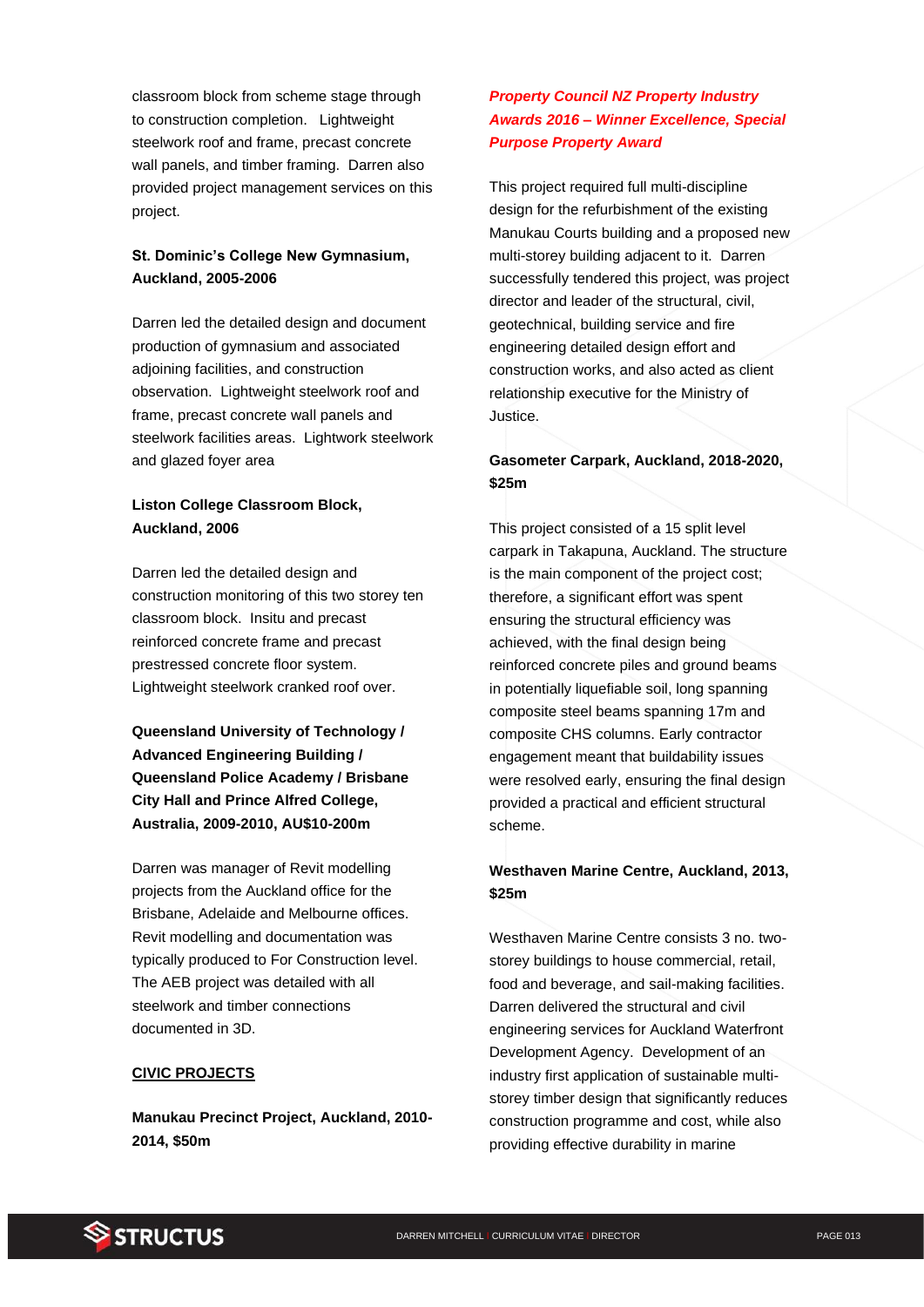environment and enhanced aesthetics. Striking features of the building form, including cantilevered external cross timber laminated stairs and upper storey structures.

# **Maroochydore Government Office Building, Queensland, 2009-2010, AU\$50m**

This project required detailed design and production of construction documentation. This high-profile 10-storey post-tensioned concrete building over single level basement carpark achieved a five star Greenstar rating. Darren led the structural design team operating from Auckland.

## **Mt Eden/ACRP Redevelopment, Auckland, 2010-2011, \$180m**

This project redeveloped the existing prison and included two multi-storey accommodation units, a 4-level support building, gatehouse and car park building. Darren managed the civil and structural engineering works during the construction stage.

# **Auckland Regional Women's Correctional Facility Enhancement Project, Auckland, 2014-present, \$10m**

Risk mitigation, security upgrade and sundry buildings for this complex enhancement project. Darren won this project and is project director for services including structural, civil, geotechnical engineering, Safety in Design and Flashfire Protection (both provided via Australian resources).

# **Paremoremo High Security Corrections Facility, Auckland, 2006, \$7m**

This project involved construction of the At Risk and Health Unit at this operational maximum security prison in Auckland. Darren provided monitoring services during the construction works, which incorporated

structural steelwork and precast concrete wall panel buildings.

#### **Hanoi Museum, Hanoi – Vietnam, 2010**

Engineering report on rectification of defective concrete on 10m deep x 8.4m span concrete cantilevers at roof level. The building is constructed with four lift/stair shafts and concrete deep beams cantilevering at the top floor level. These beams support steel trusses cantilevering a further 16.8m with 3 levels of hanging steel frame and concrete slab. Site visit in Vietnam to assess the defects and develop a remedial solution, which was to remove the concrete in places, grout inject in others and carry out further investigation on the concrete.

# **HEALTHCARE AND AGED CARE PROJECTS**

#### **Aria Bay, Auckland, 2016-present, \$60m**

New retirement village development consisting of 2 no. 5 storey apartments blocks and a 4 storey day clinic block (Importance Level 3) within an existing operational retirement village campus, plus a two storey link and bridge structure in a very constricted part of the site. Significant RC soldier pile tiered retaining structures with ground anchors, RC bored pile foundations, precast concrete shear walls and steel frames. Structural engineering design, Revit documentation and construction monitoring.

# **Bethlehem Shores, Tauranga, 2022 – present \$80m**

A new multi storey over basement aged care facility at Bethlehem Shores Retirement Village, Tauranga. Designed with Cross Laminated Timber (CLT) and shear walls to create a lightweight, durable and robust building. Structural design, Revit

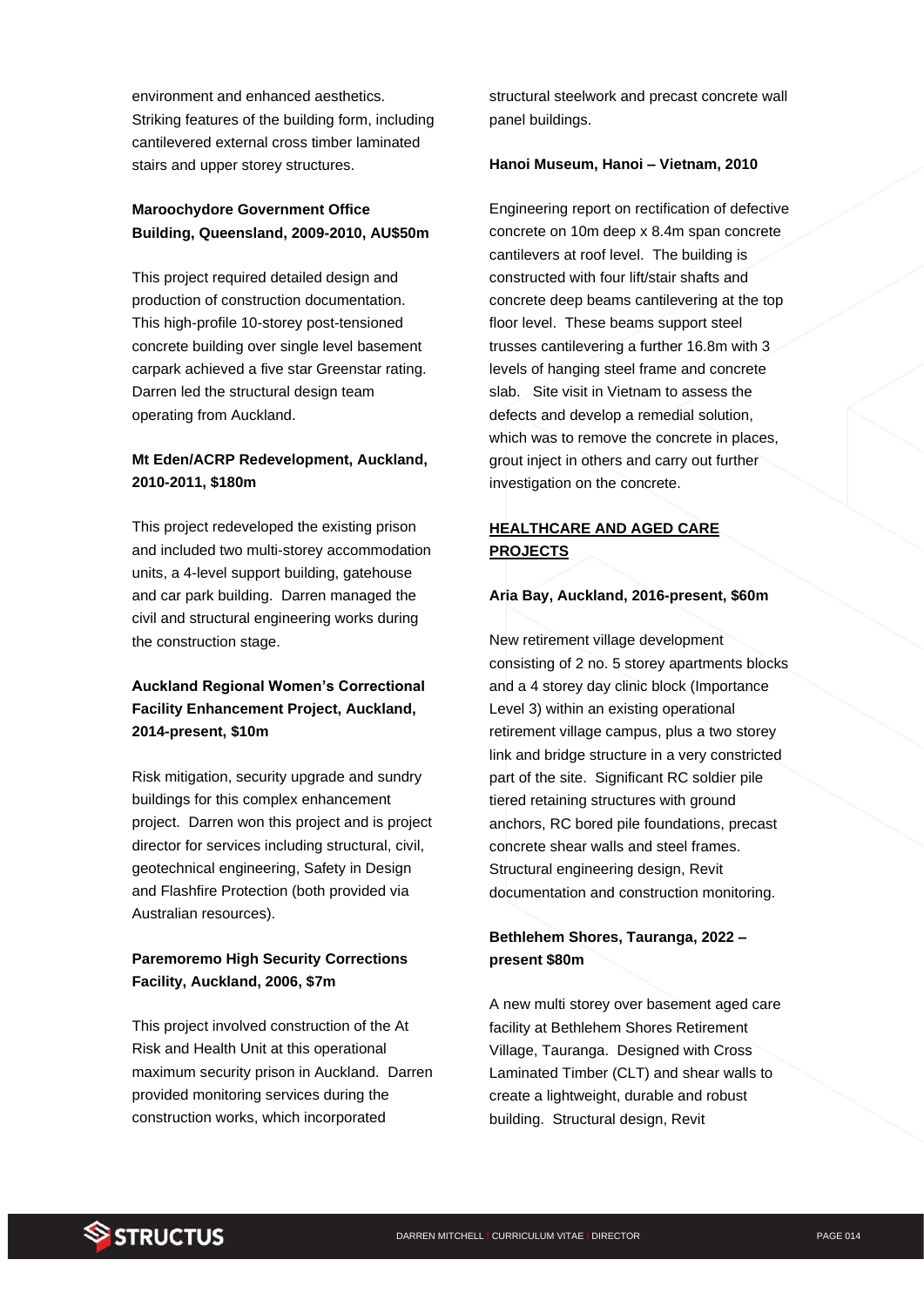documentation, seismic restraint of building components and construction monitoring.

## **Arvida Clubhouses, Various locations, 2021 – present**

4 no. new clubhouses for Arvida Retirement Villages – Mary Doyle, Te Puna Waiora, Copper Crest and Bethlehem Shores River lodge. Engineered timber including laminated veneer lumber (LVL), glulam (GL) and cross laminated timber (CLT) are ultilised as structural elements for these projects, to create a lightweight, durable and low carbon footprint building. Structural design, Revit documentation, seismic restraint of building components and construction monitoring.

## **Whangarei Hospital, SSBC2 – Te Kotuku Building, Northland, 2021-present, \$50m**

An additional level to the existing 3 level building, including an upper level full length suspended concrete enclosed plant area, connected 4 level egress core including lift and stairs servicing all levels. Egress core with lifts and stairs for public access links the building over multiple levels with an existing medical Block, external precast concrete elevated walkway structure and new canopy roof over. The eastern core is seismically isolated from the building and existing Block. Precast concrete shear wall structure that oversails an existing trunk services tunnel linking the Hospital, with RC bored piles. Structural, civil, geotechnical and surveying services for design and construction.

## **North Shore Hospital Taharoto, Auckland, 2013-2014, \$25m**

Mental Health Unit at North Shore Hospital, consisting of single and two level building with 2 no. basement areas. Darren tendered this project and was project leader for structural, building services (mechanical, hydraulics, electrical, ICT/Security, Acoustics and Fire

Protection) and civil engineering on this development project, from the initial concept through construction.

## **Whangarei Hospital Theatres Extension, Auckland, 2019-2020, \$10m**

Extension to the existing Theatres building at Whangarei Hospital, consisting of a two level building with the extension to provide additional Operating Theatre facilities. This is an Importance Level 3 structure. Structus services comprise structural engineering on this project, from the value engineered concept through construction, plus geotechnical engineering provided by a subconsultant.

#### **Whangarei Hospital various works, Whangarei, 2008-2014, \$30m**

New \$16m Mental Health Inpatient Unit at Whangarei Hospital. Civil and structural engineering design and construction monitoring from concept through construction. 100m long x 4.5m high bored concrete pile retaining wall with ground anchors and Shotcrete finish. New \$15m Maternity unit and site wide infrastructure upgrade (including Energy Centre upgrade), provided structural, civil, ICT and acoustic engineering services plus construction monitoring including management of a local sub-consultant. Provided engineering services on several other projects for Northland District Health Board including civil and building services infrastructure review, a new road and on grade 200 space carpark, CT scanner refurbishment, new temporary carparks / building platforms and seismic assessments on multiple buildings at 4no. Northland hospitals. Darren was Project Director, Leader and Client Relationship Executive for all work with Whangarei Hospital and NDHB.

**Norfolk Southern Cross Hospital, Tauranga, 2005-2006, \$30m**

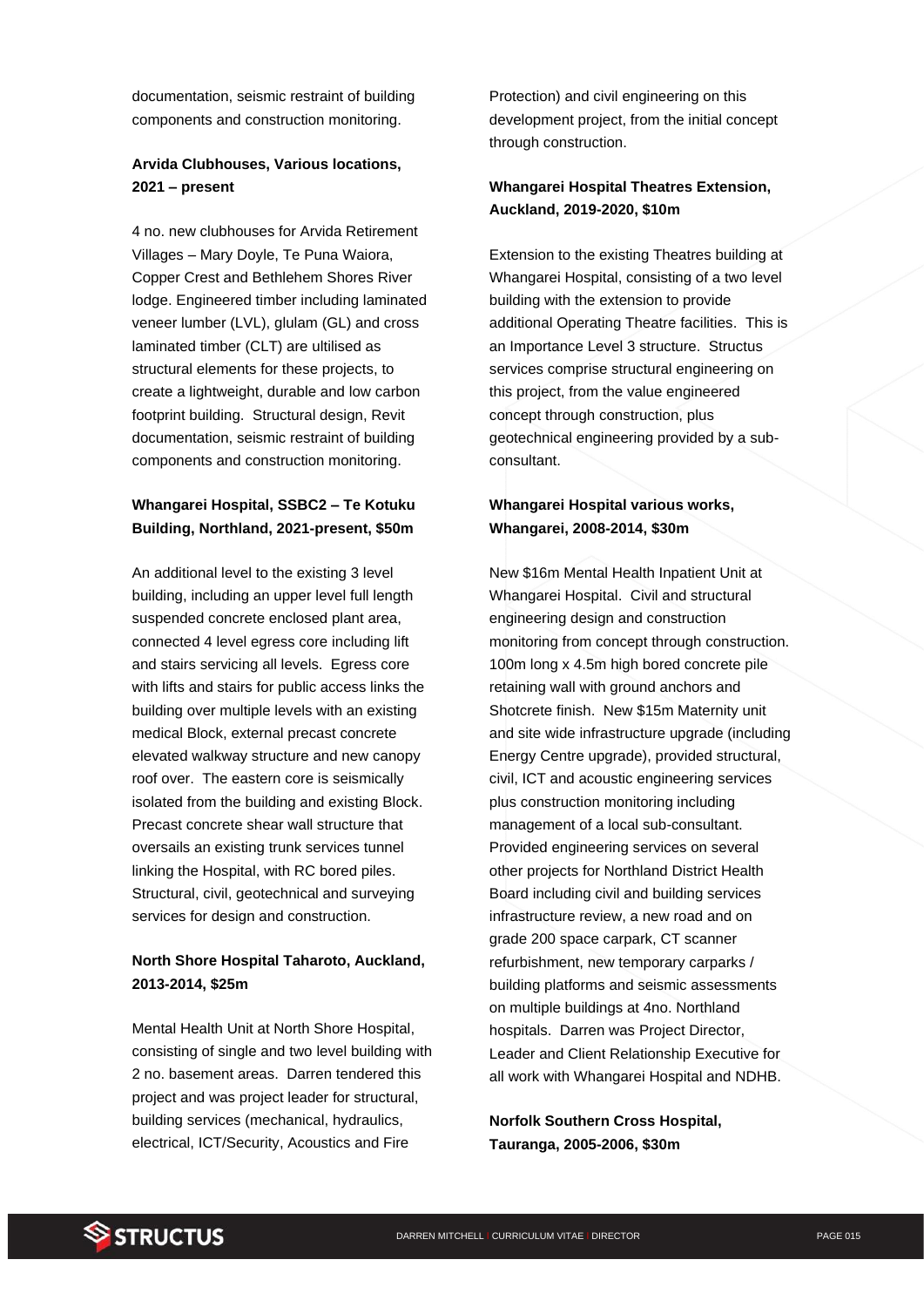New multi-level private hospital facility on greenfield site. Darren was responsible for leading the structural team from scheme stage through to detailed design and document production for construction stage. Incorporates insitu and precast concrete frames with prestressed concrete ribbed slab system, with a structural steel portal frame operating theatre block. Provisions made for future additional lightweight steel frame storey and extension of operating theatre block. Darren spent 6 months in Aurecon's Tauranga office overseeing all disciplines during construction.

#### **Waitakere Hospital SCBU, Auckland, 2017 present, \$10m**

Refurbishment and extension to the existing Special Care and Birthing Unit at Waitakere Hospital, consisting of single level building with both existing building refurbishment and extension to provide additional facilities. This is an Importance Level 4 structure. Structus services comprise structural engineering on this project, from the initial concept through construction.

# **St. Vincents University Hospital Main Block, Dublin – Ireland, 2003, €65m**

Large-scale insitu and precast reinforced concrete multi-story building on a hospital campus. Long span composite castellated steel beams, steel frame links, cantilevered steel scissor stairs and glazed curtain gable walls laterally stabilised by curved catenary cable trusses. Darren provided extensive computer modelling, analysis and design of the glazed gable walls and vibration of the structure below the operating theatres.

## **Caughey Preston Trust Rest Home, Auckland, 2009-2011, \$7m**

Civil and structural engineering services for this new extension to the existing Caughey

Preston Hospital Campus. Single storey steel and timber frame structure over part basement level. Cantilever 4m high bored concrete piles supporting an existing brick two storey building. Darren was Project Leader and Client Relationship Executive for this project from concept design.

#### **Mercy Ascot, Auckland, 2007**

Darren provided preliminary designs of a two level Cancer Care unit including 2 no. large concrete bunkers for linear accelerators and a two level carpark structure. Predominantly precast and insitu RC design.

#### **Hermitage Clinic, Dublin – Ireland, 2003**

Darren provided preliminary design for this major hospital project. Building structure schemes consisted of insitu reinforced concrete frame and of composite steel and concrete frame.

#### **Galway Clinic, Ireland, 2003, €53m**

Large hospital complex consisting of steel frame, insitu reinforced concrete and composite steel/RC structures. Features include central atrium with long span steel truss roof, three level glass fin wall façade and helical stair. Darren provided preliminary design for this project.

#### **DETAILED SEISMIC ASSESSMENTS AND STRENGTHENING**

#### **Central Park, Auckland, 2017 - 2020**

Structus has completed a comprehensive Detailed Seismic Assessment (DSA) of five reinforced concrete multi story commercial buildings at Central Park, Auckland. The DSA was completed to provide the client, Goodman Nominee Ltd, with an accurate %NBS for their buildings. The assessment was completed in accordance with the latest

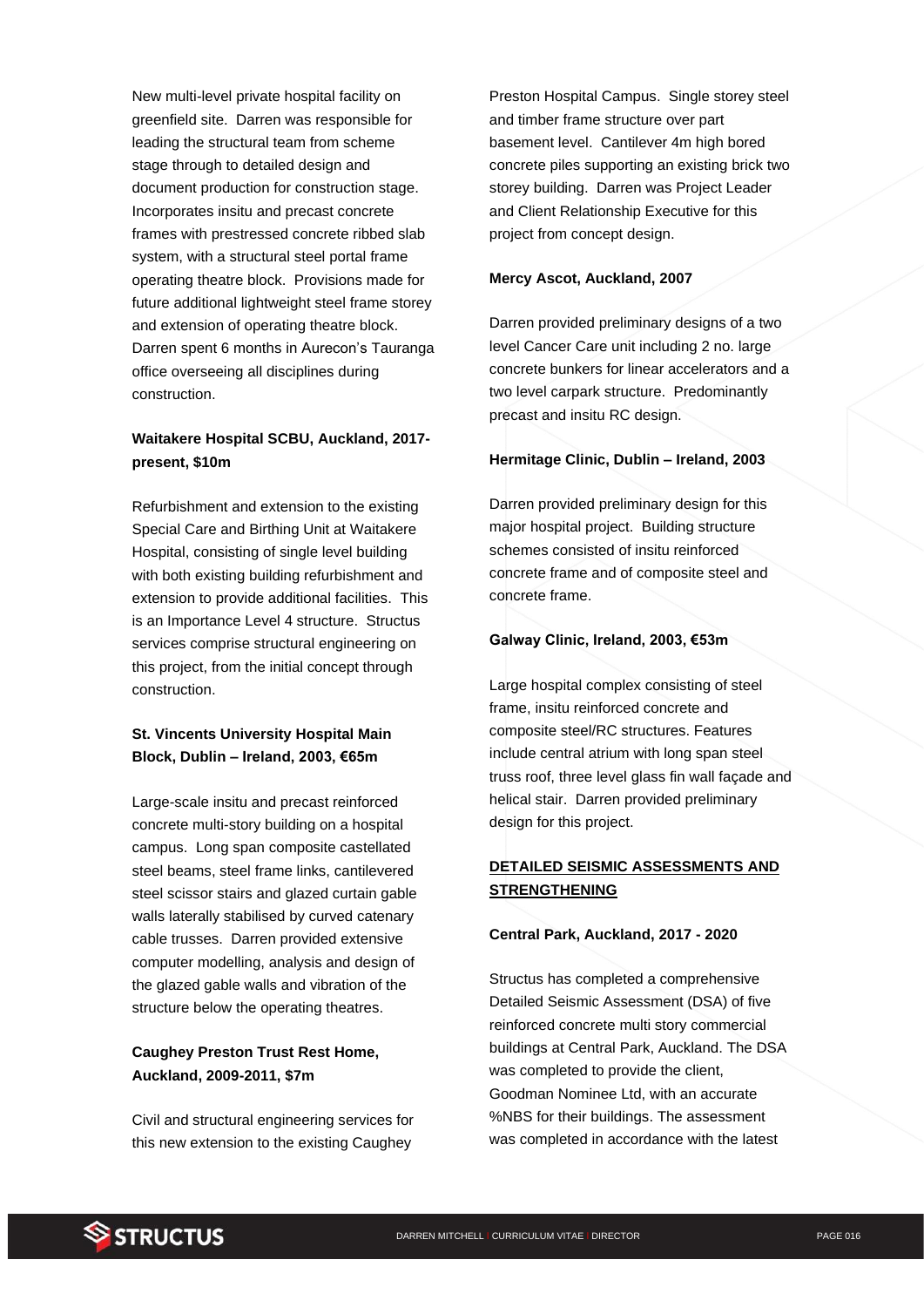Seismic Assessment methodology and utilized 3D finite element analysis to understand how the buildings perform in an earthquake. Structus also provided DSA peer review services and significant seismic strengthening design and construction monitoring services for 4 no. additional buildings in the precinct, including shear wall ground anchoring, concrete and steelwork strengthening.

#### **87-89 Albert Street, Auckland, 2016**

The building is a 13 storey reinforced concrete moment resisting frame designed and constructed in the 1980's. The building is currently used as an office building. The client wished to consider changing the use of the building, which required that the seismic performance of the building be assessed against the current building standards. In order to assess the seismic performance of the tower advanced computer analysis techniques were used to accurately quantify the building response during an earthquake. Stair remedial works to allow for sliding to accommodate building drifts.

#### **1135 Arawa Street, Rotorua, 2016-2017**

1135 Arawa Street is a 10 storey reinforced concrete shear wall building located in Rotorua. The building was designed and constructed in the 1980's. The building is currently used as an office building. The client wishes to consider changing the use of the building, which requires that the seismic performance of the building be assessed against the current building standards. In order to assess the seismic performance of the tower advanced computer analysis techniques were used to accurately quantify the building response in during an earthquake. Strengthening of shear walls through the use of fibre reinforced polymer

and stair remedial works to allow for sliding to accommodate building drifts.

#### **85-101 Alexandra Street, Hamilton, 2016- 2017**

85-101 Alexandra Street is a reinforced concrete office and car parking building located in Hamilton. The building is comprised of four separate structures including 4 storey carpark podium and two 10-14 storey Office towers. The building was designed and constructed in the 1980's. The seismic bracing for the building consists of reinforced concrete moment resisting frames. In order to evaluate the seismic capacity of the building Structus developed a computer programme to analyse the frames. This resulted in an accurate determination of the buildings seismic capacity. Structural strengthening works to allow for 100% NBS performance of the building were designed and construction monitored by Structus.

#### **165 The Strand, Auckland, 2016-2017**

The building is a 2 storey reinforced concrete moment resisting frame with a 2 storey newer steel structure above. The building is currently used as office and retail tenancies. In order to assess the seismic performance of the building advanced computer analysis techniques were used to accurately quantify the building response during an earthquake. Structural strengthening works to allow for 67% NBS performance of the building were designed and construction monitored by Structus.

#### **Millennium Centre, Auckland, 2016-2017**

Millennium Centre comprises 7 no. mainly office buildings (typically 4 storeys) in total over two level basement carparks, part of which are combined over several buildings. The structures generally comprise reinforced concrete frames and precast concrete shear

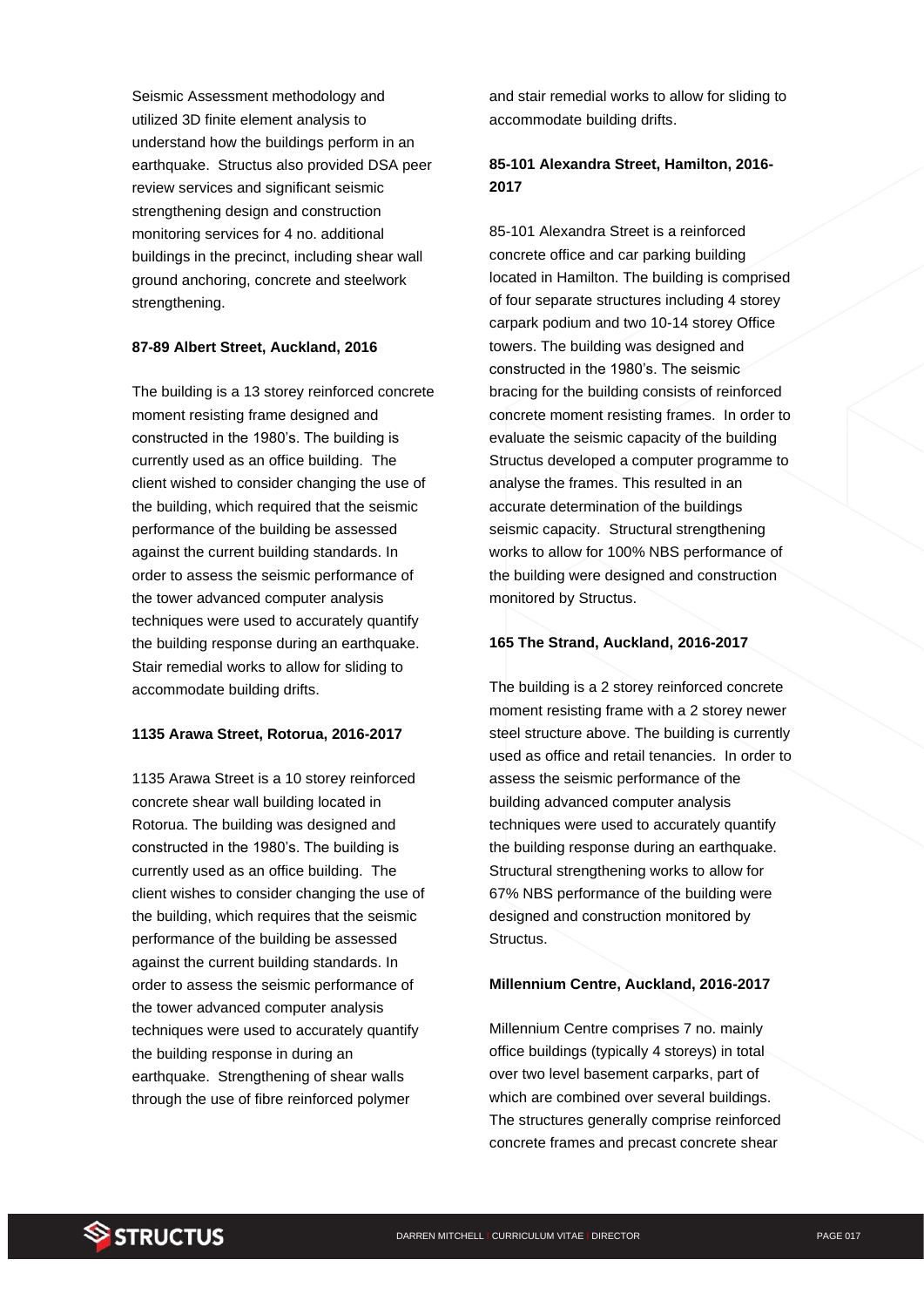walls, with the 5 storey carpark a steel kframed structure. The development was designed and constructed in the early 2000's. In order to evaluate the seismic capacity of the building Structus developed computer programmes to analyse the structures. This resulted in an accurate determination of the structures seismic capacity. Seismic strengthening was implemented to local areas, plus significant strengthening to the multi-storey carpark.

#### **2-4 Kitchener Street, Auckland, 2017**

The building is a 14 storey reinforced concrete moment resisting frame designed and constructed in the 1980's. The building is currently used as offices, retail and carparking. To assess the seismic performance of the tower advanced computer analysis techniques were used to accurately quantify the building response during an earthquake. The building is on a sloped site with the two lower levels being underground on the eastern side.

#### **65 Main Highway, Auckland, 2017**

Comprises 2 no. office buildings (4 storeys) over three level basement carparks common below the two buildings. The structures comprise reinforced concrete frames to the upper floors and precast concrete shear walls to the basement levels. The development was designed and constructed in the early 2000's. To evaluate the seismic capacity of the building Structus developed computer programmes to analyse the structures. This resulted in an accurate determination of the structures seismic capacity.

#### **75 Queen Street, Auckland, 2013-2014**

Seismic assessment, structural strengthening and substantial tenancy refurbishment for this 4 to 6 level heritage building at a prime location in Auckland's CBD. Darren won this

project and was project director for structural, geotechnical and fire engineering services through a staged development of the building.

## **135 St Asaph St / 221 Annex Road, Christchurch, 2015**

Design management of detailed seismic assessment and structural strengthening of large format warehouse and associated office buildings consisting predominantly of steel portal frames and precast concrete or masonry wall structures.

#### **Ministry of Education, seismic assessments, 2012**

Seismic assessment and reporting for roughly 60 school buildings in the Auckland region. Darren managed a team of engineers to provide fast-tracked response to MoE requirements for brief seismic assessments for a range of school buildings across the region.

#### **PEER REVIEWS**

#### **Peer Reviews, 2015 - present**

Structural peer reviews for the following projects:

- Fisher & Paykel Building 5 and Carpark, Auckland (Building  $5 - 54,000$ m<sup>2</sup> manufacturing centre and 2 storey offices. Carpark – 2 blocks of 6 storey's plus pedestrian footbridge)
- OMC Apartments, Auckland (8 storey high specification large format apartment block)
- Quad 19 Apartments, Auckland (3 storey high end apartment block)
- Lauriston Park, Cambridge (Aged care facility - 2 no. apartment buildings and Care facility)

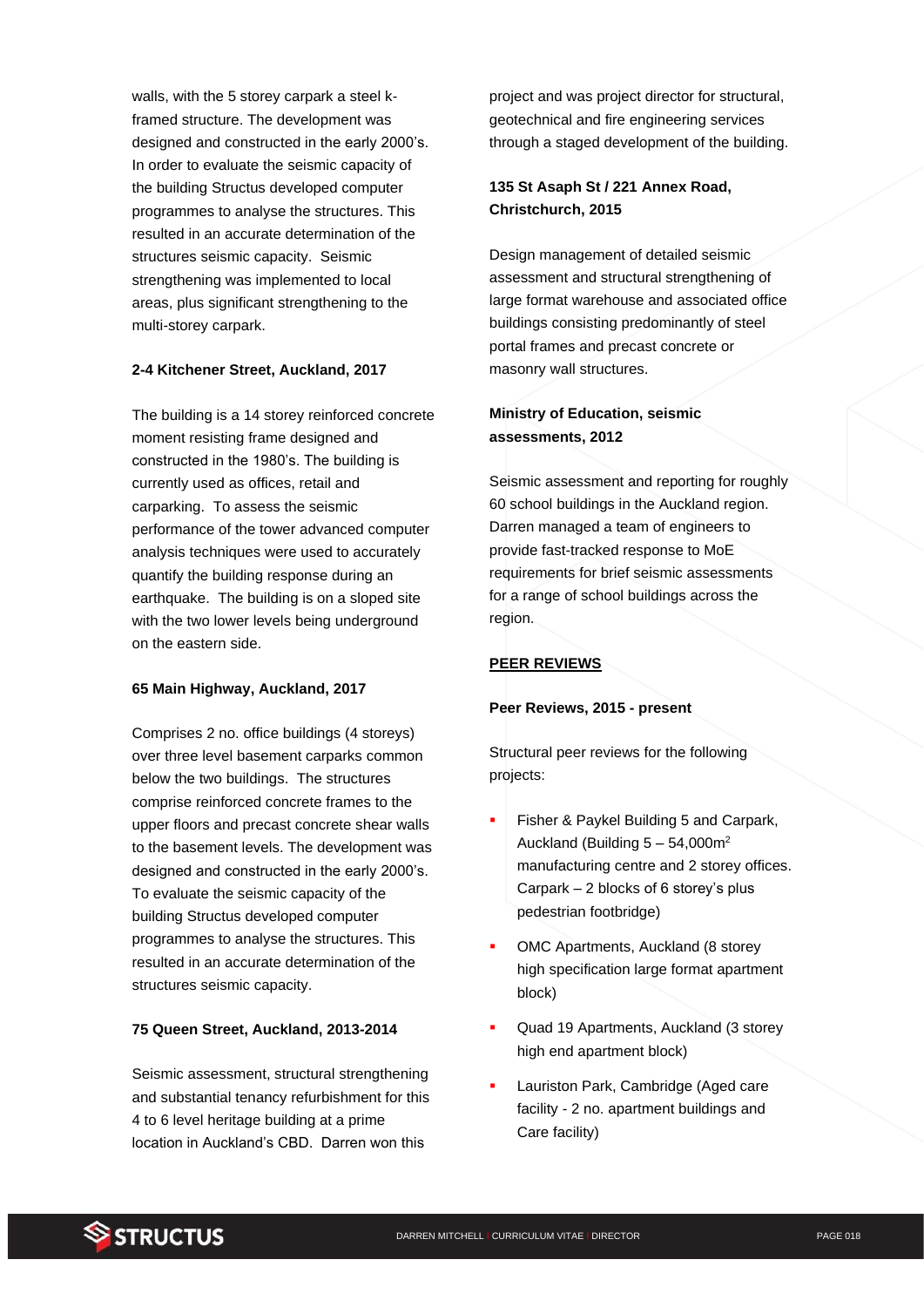- Carlaw Park, Auckland (\$120m, 10 storey student accommodation facility)
- Laurenson Business Park, Auckland (27no. 2 storey commercial units)
- IAG Development, Auckland (3 storey commercial office building, with complex offset core lateral stability system)
- 30-40 Enfield Street, Auckland (\$25m, 5 storey residential development)
- 52 Sale Street, Auckland (\$13m, 9 storey residential development) *Property Council NZ Property Industry Awards 2018 – Winner Excellence & Best in Category, Multi-Unit Residential Property Award*
- Pinesong Block G, Auckland (8 storey retirement village apartments development)
- Crest Apartments, Auckland (5 storey high specification large format apartment block)
- Fisher & Paykel Building 4, Auckland (\$140m, 30,000m<sup>2</sup> warehouse, plus distribution centre, offices and laboratory facility)
- Greenwich Gardens Stage 3, 9 & 10, Auckland (6 no. 4 Storey retirement village buildings)
- Copper Crest Retirement Village, Tauranga (3 blocks up to 4 storeys care and apartment facilities)
- 18 St Martin's Lane, Auckland (7 storey extension to existing 8 storey apartment building)